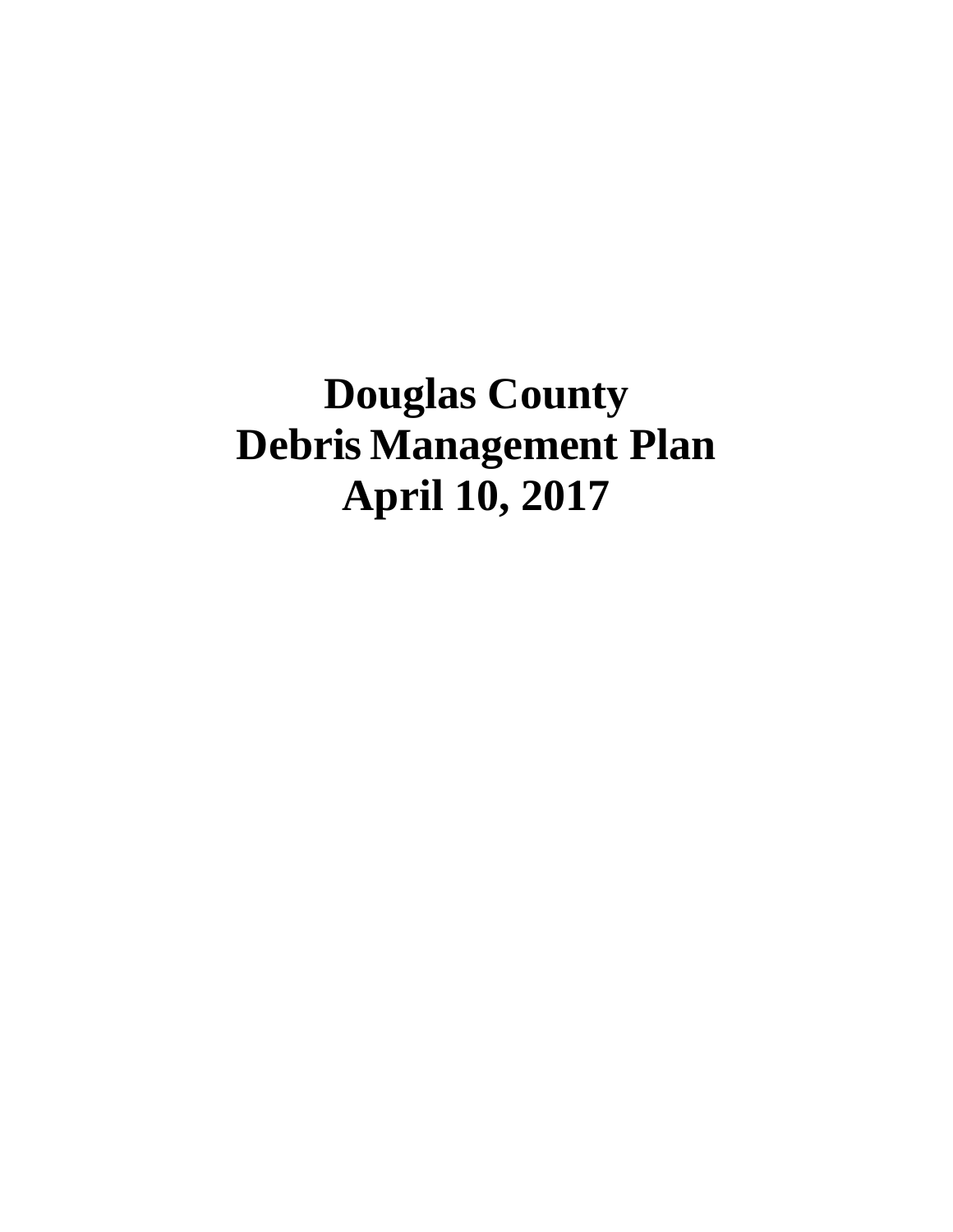# **TABLE OF CONTENTS**

# Douglas County All Hazards Debris Management Plan

| 4.                                                                       |  |
|--------------------------------------------------------------------------|--|
|                                                                          |  |
|                                                                          |  |
| 2.                                                                       |  |
| 3.                                                                       |  |
| 4.                                                                       |  |
|                                                                          |  |
| 5.                                                                       |  |
| 6.                                                                       |  |
| 7.                                                                       |  |
| 8.                                                                       |  |
|                                                                          |  |
|                                                                          |  |
|                                                                          |  |
|                                                                          |  |
|                                                                          |  |
|                                                                          |  |
|                                                                          |  |
|                                                                          |  |
|                                                                          |  |
|                                                                          |  |
|                                                                          |  |
|                                                                          |  |
| 2.                                                                       |  |
| 3.                                                                       |  |
| 4.                                                                       |  |
| 5.                                                                       |  |
| 6.                                                                       |  |
| 7.                                                                       |  |
| Temporary Debris Management Site Setup and Closeout Procedures  25<br>8. |  |
| 9.                                                                       |  |
|                                                                          |  |
|                                                                          |  |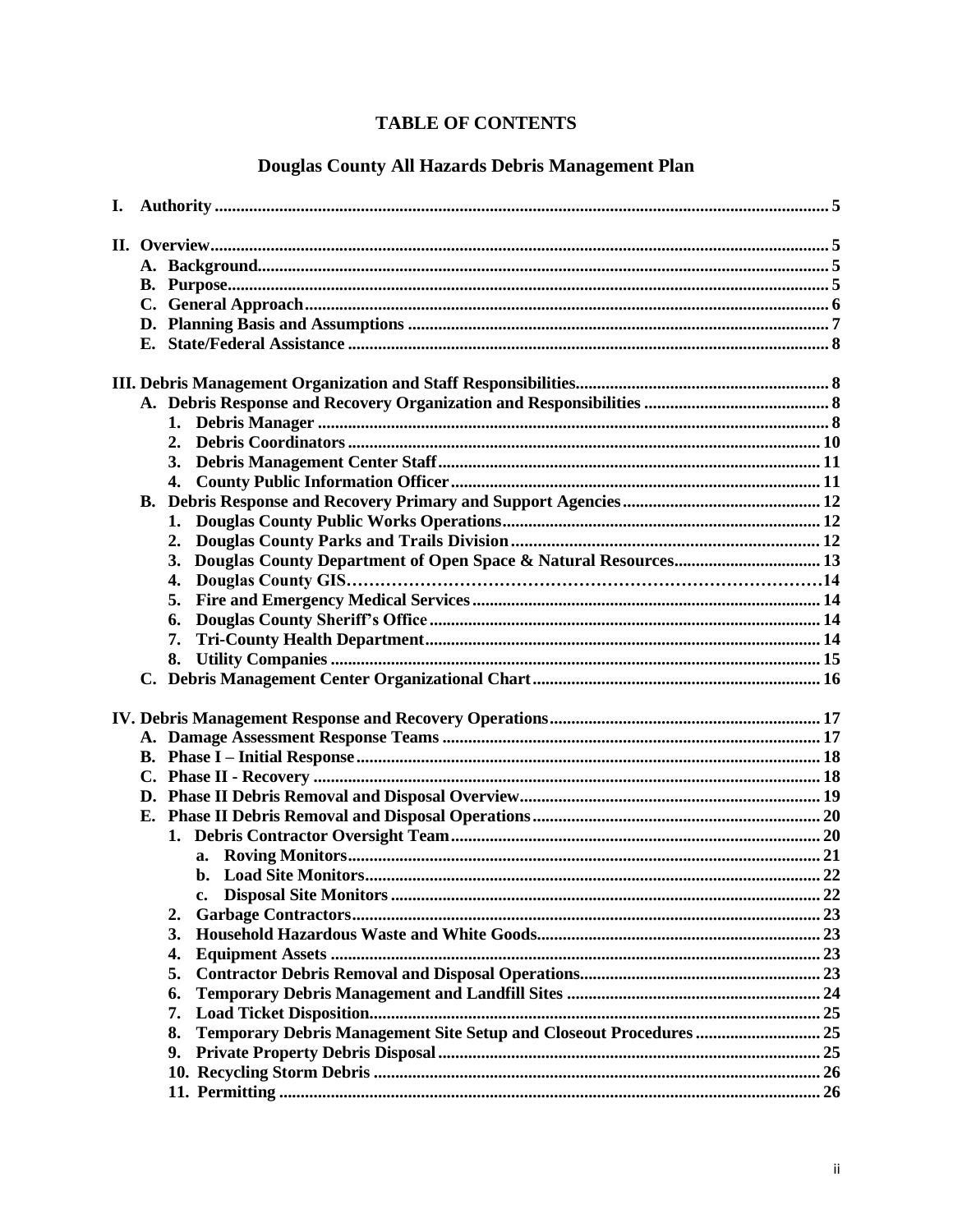# **LIST OF APPENDICES**

| <b>Appendix A</b> | <b>FEMA Debris Removal Applicant's Contracting Checklist</b> |
|-------------------|--------------------------------------------------------------|
| <b>Appendix B</b> | <b>Debris Control Zone Maps</b>                              |
| Appendix C        | <b>Public Information Sample Documents</b>                   |
| <b>Appendix D</b> | <b>Temporary Debris Staging and Reduction Sites</b>          |
| <b>Appendix E</b> | <b>Samples of Checklists, Forms and Documents</b>            |
| <b>Appendix F</b> | <b>Debris Clearing, Removal and Disposal Guidelines</b>      |
| <b>Appendix G</b> | <b>Douglas County Emergency and Disaster Finance Policy</b>  |
| <b>Appendix H</b> | <b>Acronyms and Definitions</b>                              |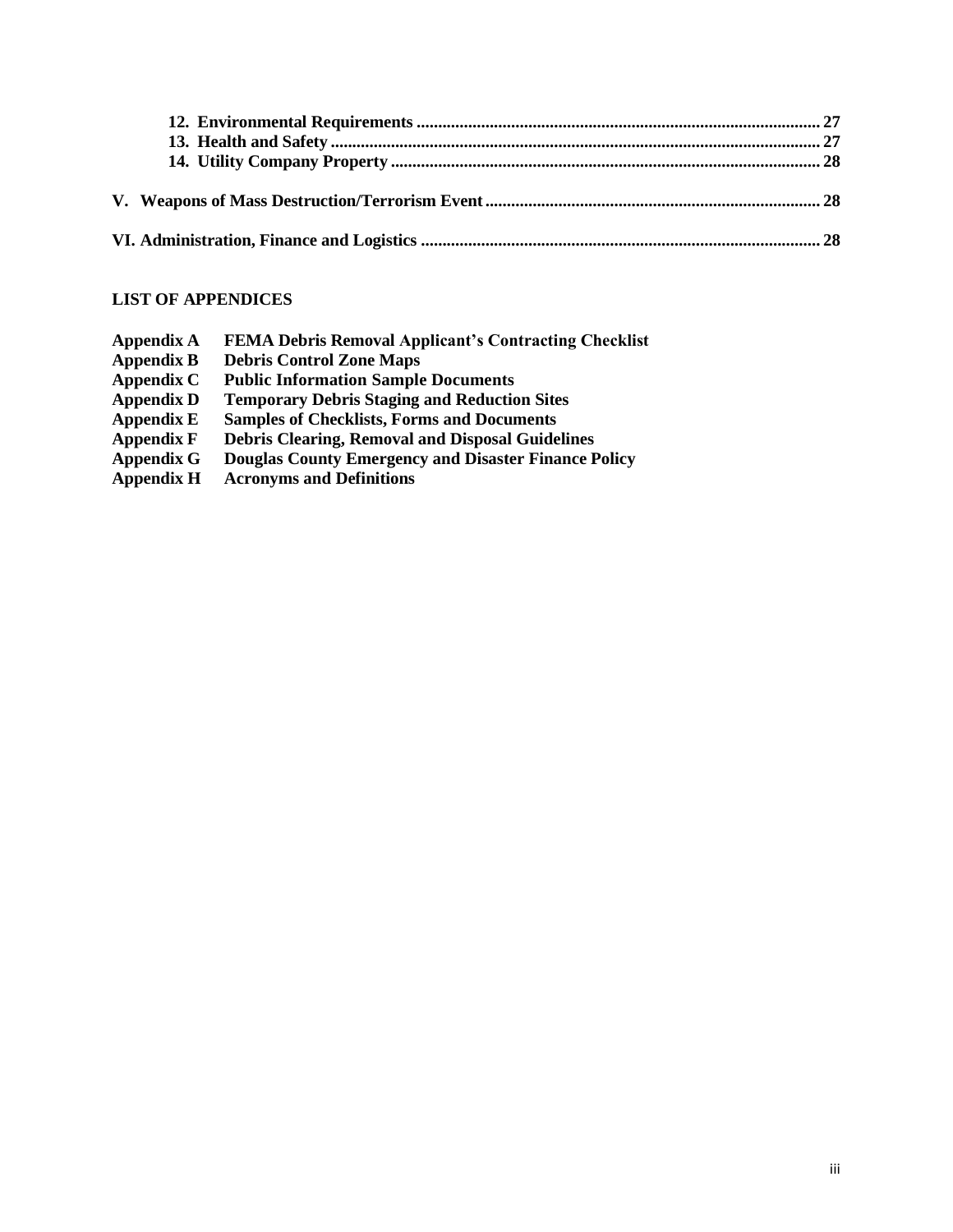## **Schedule for Review**

The Douglas County Public Works Operations Department (PW Operations) will review and revise this plan as needed when areas of improvement are identified following major events or exercises.

## **Record of Changes**

When changes are made to this plan, the following procedures will be followed:

• Changes will be issued by PW Operations and transmitted to agencies, personnel, and other designees specified by PW Operations.

When a specific change is made, an entry will be made on the following log.

| <b>Change</b><br><b>Number</b> | <b>Date Entered</b> | <b>Pages or Section Changes</b> | <b>Entered by</b> |
|--------------------------------|---------------------|---------------------------------|-------------------|
|                                |                     |                                 |                   |
|                                |                     |                                 |                   |
|                                |                     |                                 |                   |
|                                |                     |                                 |                   |
|                                |                     |                                 |                   |
|                                |                     |                                 |                   |
|                                |                     |                                 |                   |
|                                |                     |                                 |                   |
|                                |                     |                                 |                   |
|                                |                     |                                 |                   |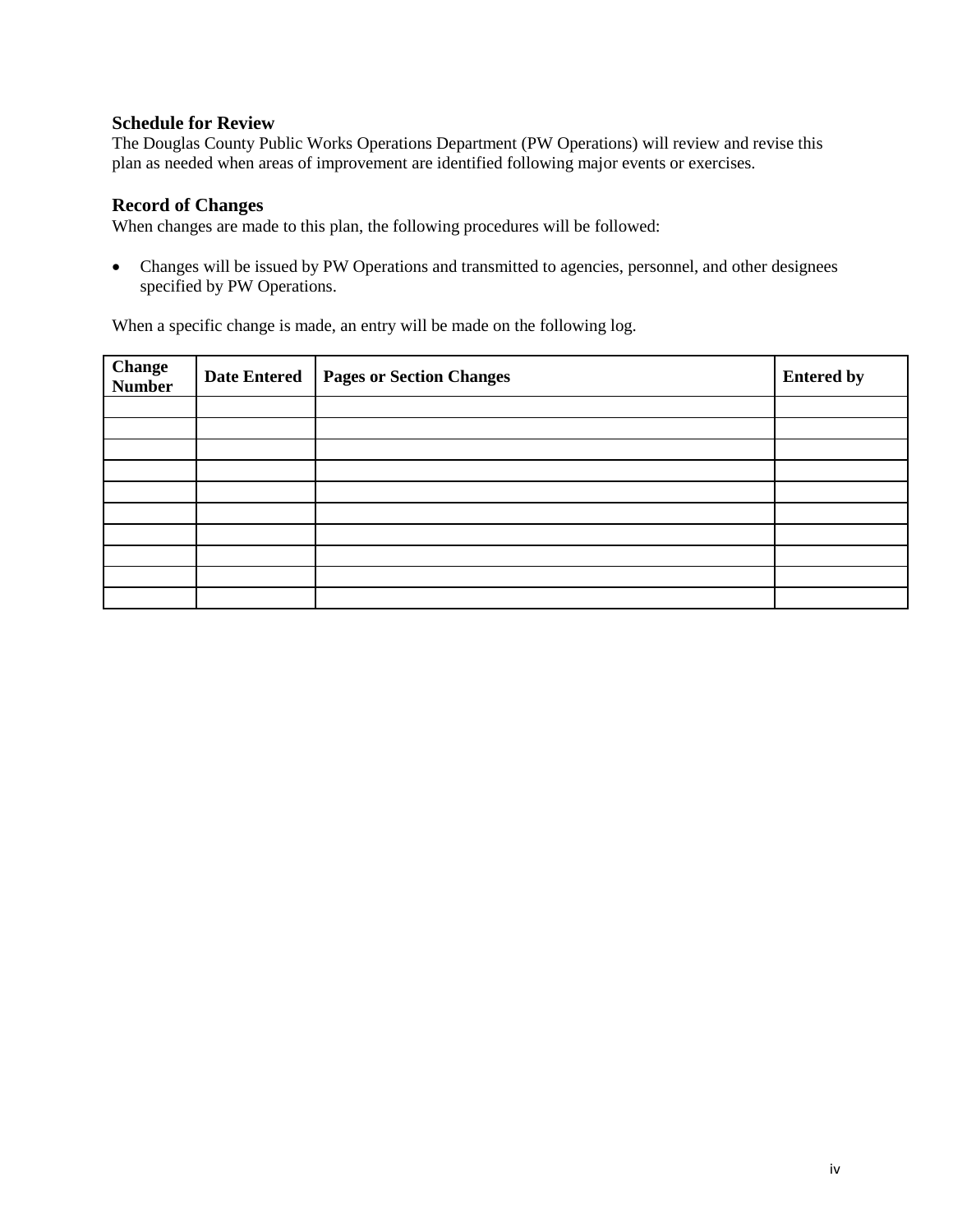# **DOUGLAS COUNTY DEBRIS MANAGEMENT PLAN**

# **I. Authority**

This Plan is developed, promulgated, and maintained under the following State and Federal statutes and regulations:

- $\triangleright$  Public Law 93-288 as amended by Public Law 100-107, the Stafford Disaster Relief and Emergency Assistance Act and in this plan as "the Stafford Act."
- ➢ Public Law 81-920, Federal Civil Defense Act of 1950, as amended.
- $\triangleright$  CFR, Title 44, Part 200 et seq.
- ➢ Douglas County Emergency Operations Plan
- ➢ Douglas County Emergency Recovery Plan
- ➢ Douglas County Local Hazard Mitigation Plan

# **II. Overview**

## **A. Background**

Douglas County presents opportunities for a number of potential natural and manmade disasters or emergencies. The Douglas County Office of Emergency Management (DCOEM) is responsible for planning and emergency preparedness, response and recovery, and mitigation activities and working in close collaboration with all departments and divisions within Douglas County Government.

Douglas County OEM subscribes to the guidance in the Emergency Operations Plan (EOP) developed through coordinated efforts of all responsible agencies. The EOP establishes responsibilities for each County government agency and sets forth lines of authority and organizational relationships that are essential for the protection of the public. The EOP also establishes the concepts and policies under which all elements of the County government will operate during disasters and emergencies by providing for the integration of those resources.

While the EOP is a job product of DCOEM, the Recovery Plan and the Debris Management Plan are job products of Facilities, Fleet and Emergency Support Services and Public Works Operations, respectively. These job products are based on guidance provided by Douglas County department heads and procedures outlined in the EOP. This plan focuses on the types of activities that are likely to be required during a disruption or emergency, without regard to the type or cause of that disruption or emergency.

# **B. Purpose**

This Plan has been developed to provide the framework for County government and other entities to clear and remove debris generated during a public emergency within the jurisdictional limits of Douglas County. This plan unifies the efforts of public and private organizations for a comprehensive and effective approach to: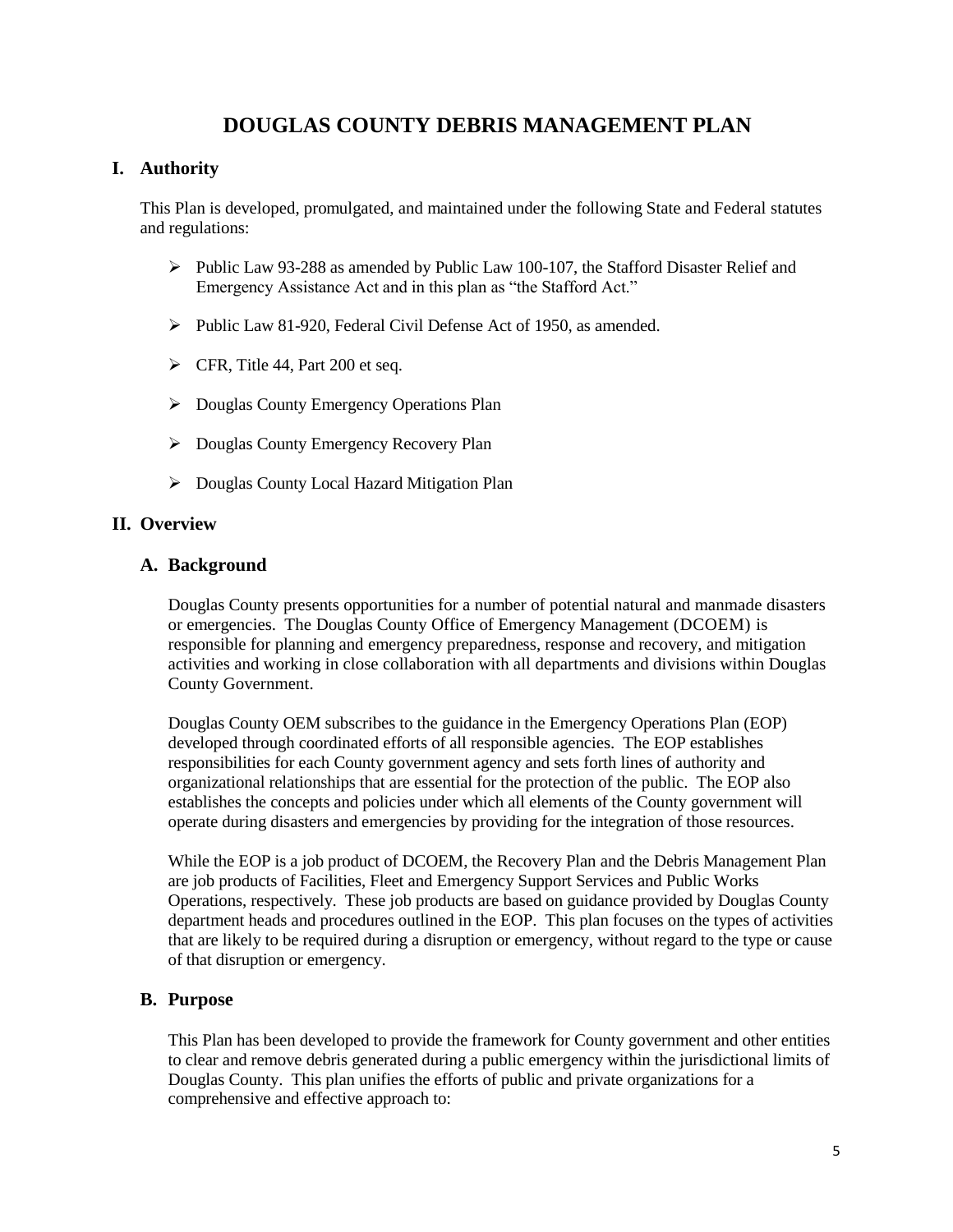- $\triangleright$  Provide organizational structure, guidance, and standardized guidelines for the clearance, removal, and disposal of debris caused by a major debris-generating event.
- $\triangleright$  Establish the most efficient and cost effective methods to resolve disaster debris removal and disposal issues.
- $\triangleright$  Initiate and coordinate private sector debris removal and disposal contracts to maximize cleanup efficiencies when deemed appropriate by Douglas County officials.
- $\triangleright$  Expedite debris removal and disposal efforts that provide visible signs of recovery designed to mitigate the threat to the health, safety, and welfare of citizens.
- ➢ Coordinate partnering relationships through communications and pre-planning with local, State, and Federal agencies that have debris management responsibilities.
- ➢ Communicate with and guide citizen actions for clearing private properties.

PRIORITY. This plan establishes an overall priority for response, consistent with the County's EOP. The post-disaster debris priorities will follow the County's EOP priorities for life safety for people, protection of property (which includes companion, service and large domestic animals); and protection of the environment. In addition, debris management has the following priorities.

- $\triangleright$  Clear critical roads, facilities, and infrastructure
- ➢ Open debris management sites (DMSs) for debris storage
- $\triangleright$  Address legal, environmental, and health issues
- ➢ Document damage and costs
- $\triangleright$  Normalize operations for routine and long-term removal, recycle, and disposal activities

## **C. General Approach**

Douglas County is vulnerable to numerous natural and manmade hazards, including severe weather and hazardous materials spills as defined in the Douglas County Local Hazard Mitigation Plan. Wildland fire, blizzard, severe weather, and flooding pose the highest natural threats to the County. Critical government and private facilities are potential targets for terrorist attack. The County can manage many disaster situations with internal resources. However, there are potential debris-generating events that may overwhelm the available assets and capabilities.

This plan establishes the framework within which the County will respond and coordinate the removal and disposal of debris generated by potential natural and manmade disasters. This plan will also address the potential role that State and Federal agencies and other groups will take in a debris operation.

This plan defines the roles and responsibilities of local emergency managers with respect to debris planning prior to an event and actions following a major debris-generating event.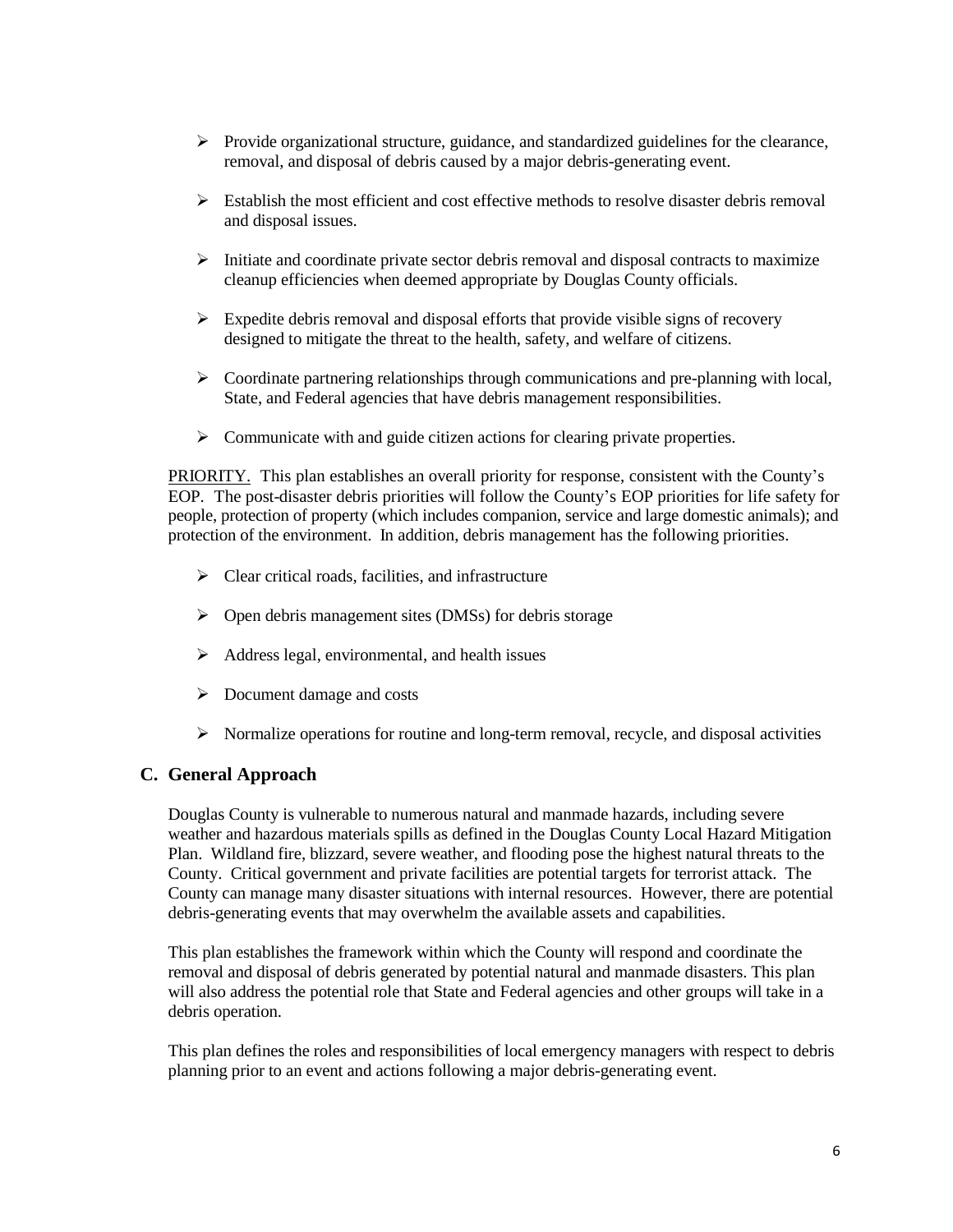## **D. Planning Basis and Assumptions**

Natural disasters such as wildland fire, blizzard, severe weather, and flooding precipitate a variety of debris that includes, but is not limited to, trees and other vegetative organic matter, construction materials, appliances, personal property, mud, and sediment. Man-made disasters such as terrorist attacks may result in a large number of casualties and heavy damage to buildings and basic infrastructure. Crime scene constraints may hinder normal debris management operations, and contaminated debris may require special handling. These factors will necessitate close coordination with local, State and Federal law enforcement, health, and environmental officials.

This plan takes an all-hazards approach to identifying and responding to the following hazards that may pose a threat to Douglas County:

- ➢ Natural Hazards Wildland fires, blizzards, severe weather, flooding, ice storms, tornadoes, hail, or earthquakes
- $\triangleright$  Human-caused Events and Hazards Wildland and urban fires, special events, civil disorder, or transportation accidents
- $\triangleright$  Terrorist Incidents bomb threats or attacks.
- $\triangleright$  Incidents including chemical, biological, radiological, nuclear, and/or explosives (CBRNE)

The quantity and type of debris generated, its location, and the size of the area over which it is dispersed will have a direct impact on the type of removal and disposal methods utilized, the associated costs, and the speed with which the problem can be addressed. Further, the quantity and type of debris generated from any particular disaster will be a result of the location and kind of event experienced, as well as its magnitude, duration, and intensity.

## **For planning purposes and for pre-positioning response assets, this plan assumes that the magnitude of the event may exceed the capabilities of Douglas County.**

The fact that this plan is based on an event that may exceed Douglas County's capabilities in no way diminishes the value of the plan for use in response to other types and categories of events. This plan establishes a general framework that can, with minor modifications, be used in any debris-generating event.

This plan addresses the clearing, removal, and disposal of debris generated by the above hazards based on the following assumptions:

- $\triangleright$  A major natural or man-made disaster that requires the removal of debris from public lands and waters could occur at any time.
- $\triangleright$  The amount of debris resulting from a major natural or man-made disaster will exceed Douglas County's in-house removal and disposal capabilities.
- $\triangleright$  Douglas County will contract for additional resources to assist in the debris removal, reduction, and disposal processes.
- $\triangleright$  For the purpose of preparedness, Douglas County has pre-qualified independent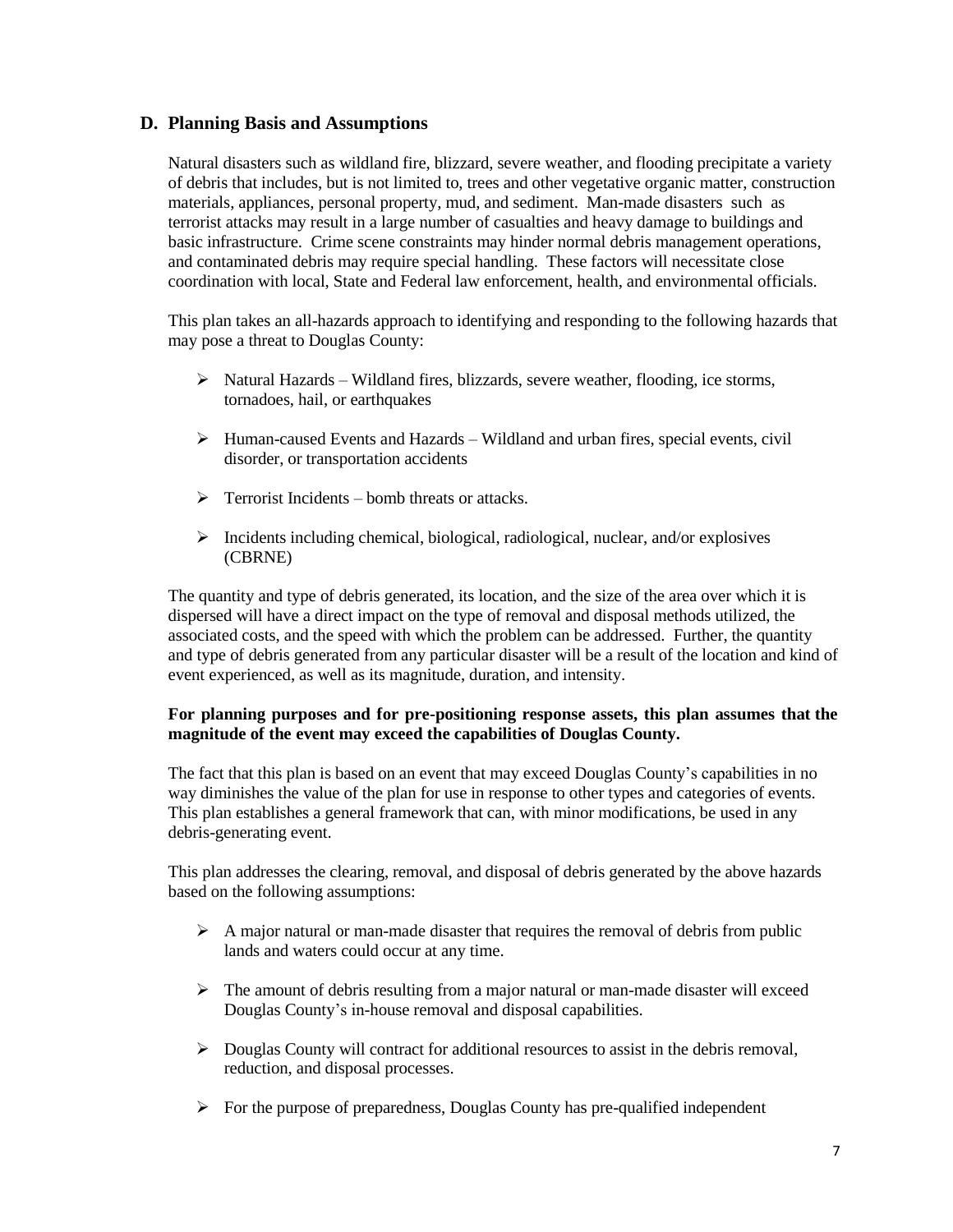contractors who are able to address the removal needs for a large debris generating event. These contractors were selected through the standard Douglas County contracting/procurement procedures and in accordance with the FEMA Debris Removal Applicant's Contracting Checklist (see Appendix A). Please contact the Douglas County Finance Department direct for the pre-qualified contractors list.

 $\triangleright$  State and possible Federal assistance may be requested to supplement debris removal capabilities in coordination with the Debris Management Team.

# **E. State/Federal Assistance**

If the emergency is of sufficient magnitude and all County resources are expended, the Douglas County EOC will contact the Colorado Division of Homeland Security and Emergency Management (CDHSEM) to request additional resources or assistance.

The Board of County Commissioners (BOCC) Chair may declare a disaster, and request assistance through the Governor's office. The Governor can request a Presidential Declaration of a major disaster if conditions so warrant. Such a request will be based on a damage assessment and will indicate the degree of commitment of local and State resources in attempting to cope with the situation.

# **III. Debris Management Organization and Staff Responsibilities**

# **A. Debris Response and Recovery Organization and Responsibilities**

This section of the plan provides a listing of primary debris-related responsibilities for directors and managers, as well as debris-specific assignments for tasks and issues that normally arise during debris operations.

## **1. Debris Manager**

The Director of Public Works Operations or his/her designee will assume the role of the County Debris Manager. His/her responsibilities include, but are not limited to, the following with respect to any and all debris management issues:

- $\triangleright$  Overall control of the Debris Management Center (DMC). The DMC is organized to provide a central location for the coordination and control of all debris management requirements.
- ➢ The Debris Manager will activate the DMC and fully implement the debris plan upon notification by the County OEM. This will likely occur during Type I and Type II incidents.
- ➢ Manage any debris-removal operations including any contractors.

# **Type IV Incident**

Involves an event likely to be within the capabilities of local government. Typical daily activities continue while the event is monitored. Notification is limited to those agencies that have normal day-to-day emergency responsibilities or regulatory requirements. EOC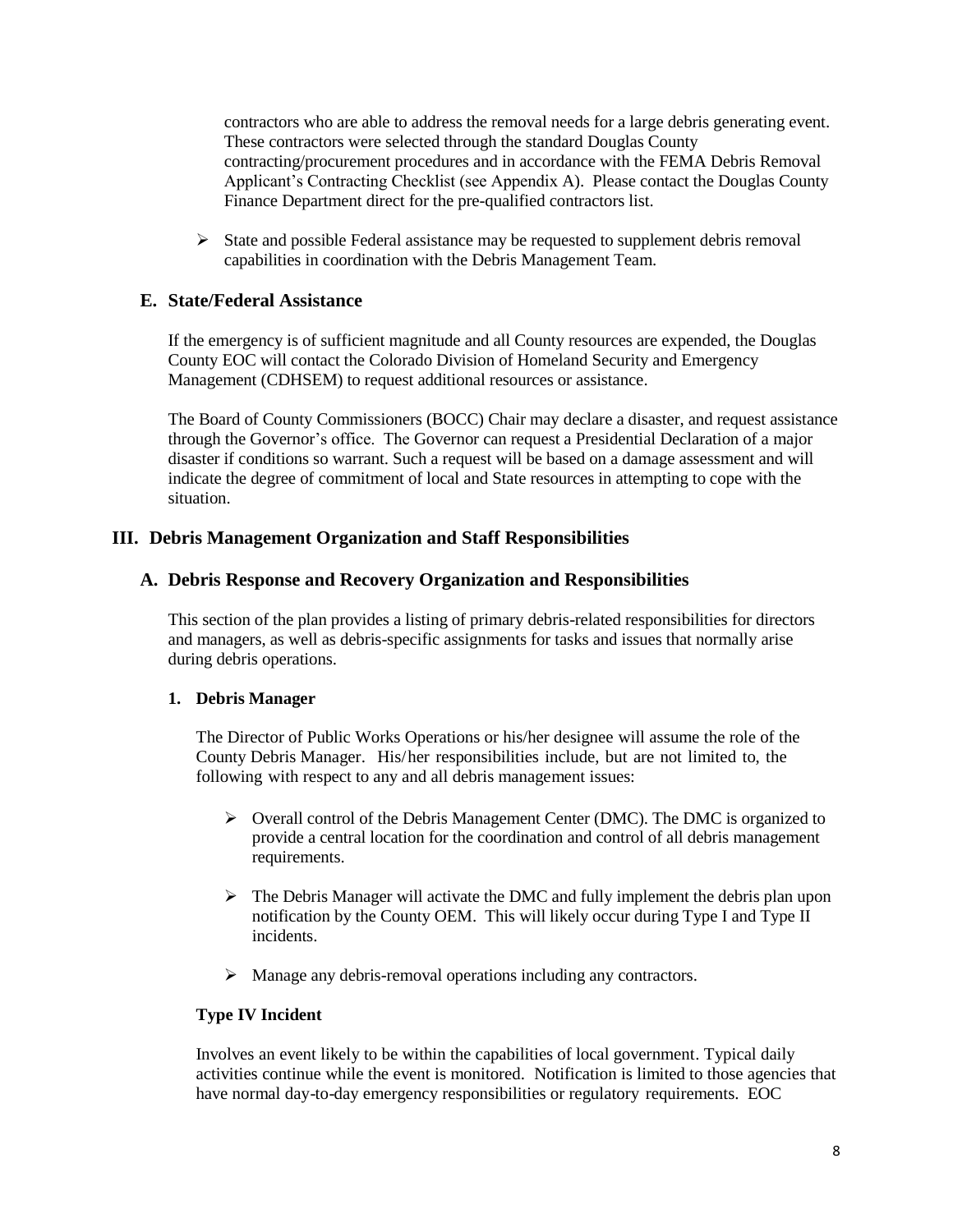personnel may monitor the incident and respond to resource requirements, as needed.

| Event Type                        | Localized                        |
|-----------------------------------|----------------------------------|
| <b>Total Expected CYs</b>         | Less than $5,000 \text{ CYs}$    |
| Number of DMS                     |                                  |
| <b>Requested Resources</b>        | Internal, County Owned Resources |
| Number of Hauling Equipment       | 5 ea., 10-24 CY Trucks           |
| <b>Estimated Project Timeline</b> | 20 Days                          |

## **Type III Incident**

Involves an event that has the potential to develop into a major emergency or disaster and will likely require the assistance of numerous County agencies as well as state resources. A limited staff may be in place in the EOC with County EM personnel and those agencies essential to the response. Twenty-four hour staffing may be required. Daily activities are altered to accommodate the situation. All applicable State agencies are alerted.

| Event Type                        | County-wide                      |
|-----------------------------------|----------------------------------|
| <b>Total Expected CYs</b>         | 5,000-15,000 CYs                 |
| Number of DMS                     | 1, Possibly                      |
| <b>Requested Resources</b>        | Internal, County Owned Resources |
| Number of Hauling Equipment       | 10-15 ea., 10-24 CY Trucks       |
| <b>Estimated Project Timeline</b> | 20 Days                          |

## **Type II Incident**

Involves an event which has become, or is becoming, a major emergency or disaster and requires significant County and State response (local government capabilities clearly exceeded). The direction and control, primary resources, mass care, and environmental and natural resources groups are at least partially staffed on a 24-hour basis in the EOC. Support agencies are alerted and most County EM personnel are assigned to emergency/disaster functions.

| Event Type                        | County-wide, significant |
|-----------------------------------|--------------------------|
| <b>Total Expected CYs</b>         | 15,000-30,000 CYs        |
| Number of DMS                     | 1, Possibly              |
| <b>Requested Resources</b>        | <b>Local Contractors</b> |
| Number of Hauling Equipment       | 20 ea., 10-24 CY Trucks  |
| <b>Estimated Project Timeline</b> | 20-30 Days               |

## **Type I Incident**

Involves a declared disaster, which requires an extensive County and State response where the State and local governments are clearly overwhelmed. The Douglas County EOC is fully staffed for 24-hour operations by all of the primary agencies. The State requests implementation of the Federal Response Plan and the presence of the FEMA Region 8 State Liaison and a FEMA Disaster Response Team (DRT).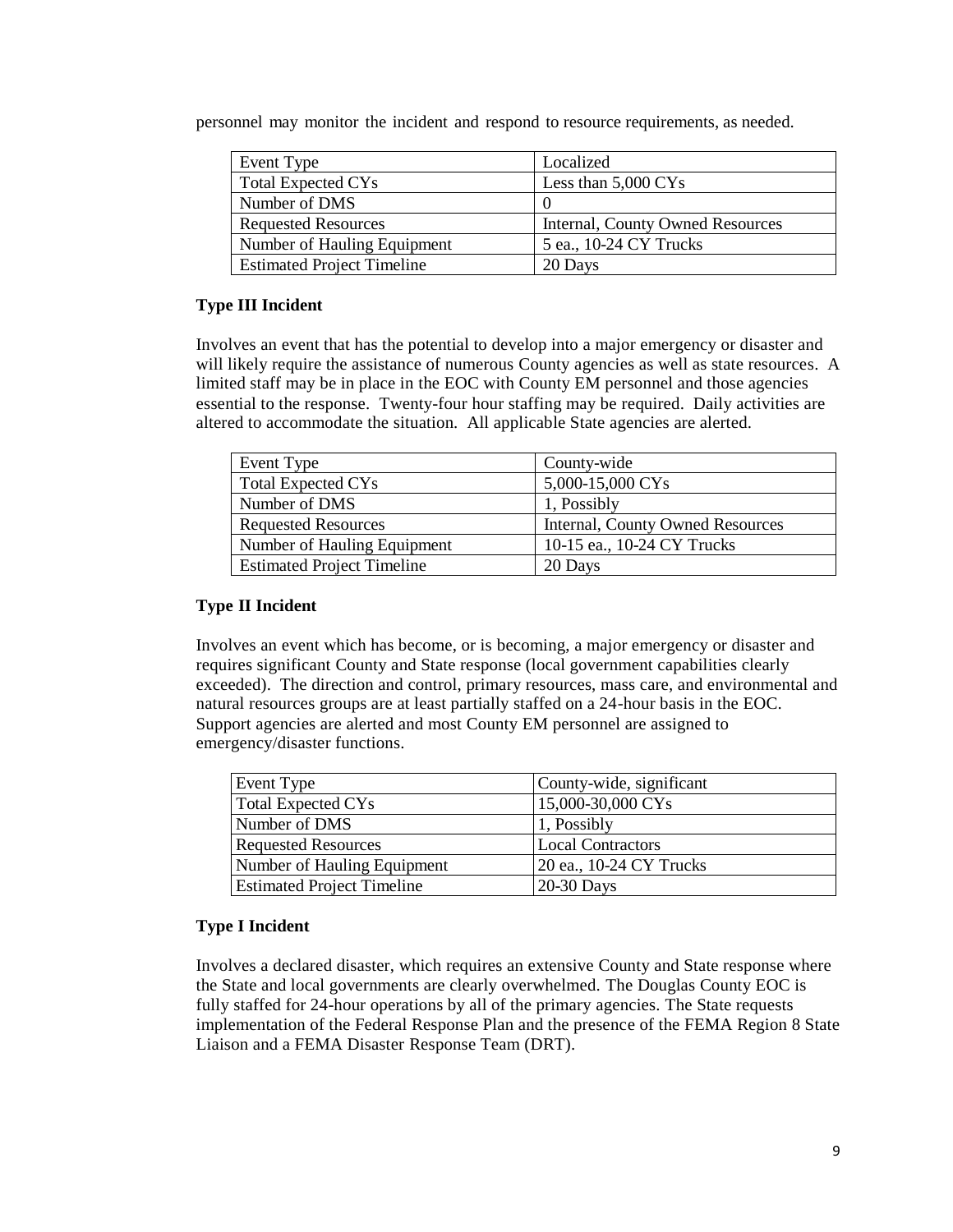| Event Type                        | County-wide, catastrophic                      |
|-----------------------------------|------------------------------------------------|
| Total Expected CYs                | Greater than 30,000 CYs                        |
| Number of DMS                     | $1 - 3$ , depending on quantity and dispersion |
| <b>Requested Resources</b>        | Any Available                                  |
| Number of Hauling Equipment       | 10-20, 10-30 CY trucks                         |
| <b>Estimated Project Timeline</b> | $20-30$ Days                                   |

Responsibilities of the DMC in a Type I incident may include:

- ➢ Receive regular updates from the County Debris Coordinators regarding cleanup progress and any problems encountered or expected.
- $\triangleright$  Identify agency staff members for debris management monitoring duties (Roving, Load Site, and Disposal Site Monitors).
- ➢ Communicate timely information to the County Manager, BOCC, and the County EOC staff regarding the status of the debris clearing, removal, and disposal operations.
- ➢ Assure that the County is represented at all meetings with other government and private agencies involved with the debris cleanup operation.
- ➢ Coordinate with appropriate local, State, and Federal agencies, including FEMA, US Army Corps of Engineers (USACE), and others as appropriate.
- $\triangleright$  Notify appropriate staff as to where and when they will report for duty. This will be incumbent upon each County department to activate and implement their emergency notification system.

## **2. Debris Coordinators**

The Debris Manager will be supported by debris coordinators made up of personnel from Douglas County Public Works, Special Districts, the County Parks and Trails Division ("Parks"), and the County Division of Open Space and Natural Resources ("Open Space"). These coordinators will constitute the daily operating element of the DMC.

- $\triangleright$  The Debris Coordinators are responsible for daily operational control of the DMC staff. They will receive current information on the severity of the disaster from the EOC. All requests for debris removal or disposal from the emergency response staff will go through the EOC to the Debris Coordinators. Requests for debris removal from public facilities and roadways will be reviewed and approved by the Debris Manager before being carried out.
- ➢ The Debris Coordinators will appraise the extent of damage and resulting debris and issue directives to execute the tasking as defined by their department's Standard Operating Procedures.
- ➢ The Debris Coordinators will keep the Debris Manager and DMC staff informed on all ongoing debris management operations through, at a minimum, daily meetings and/or reports.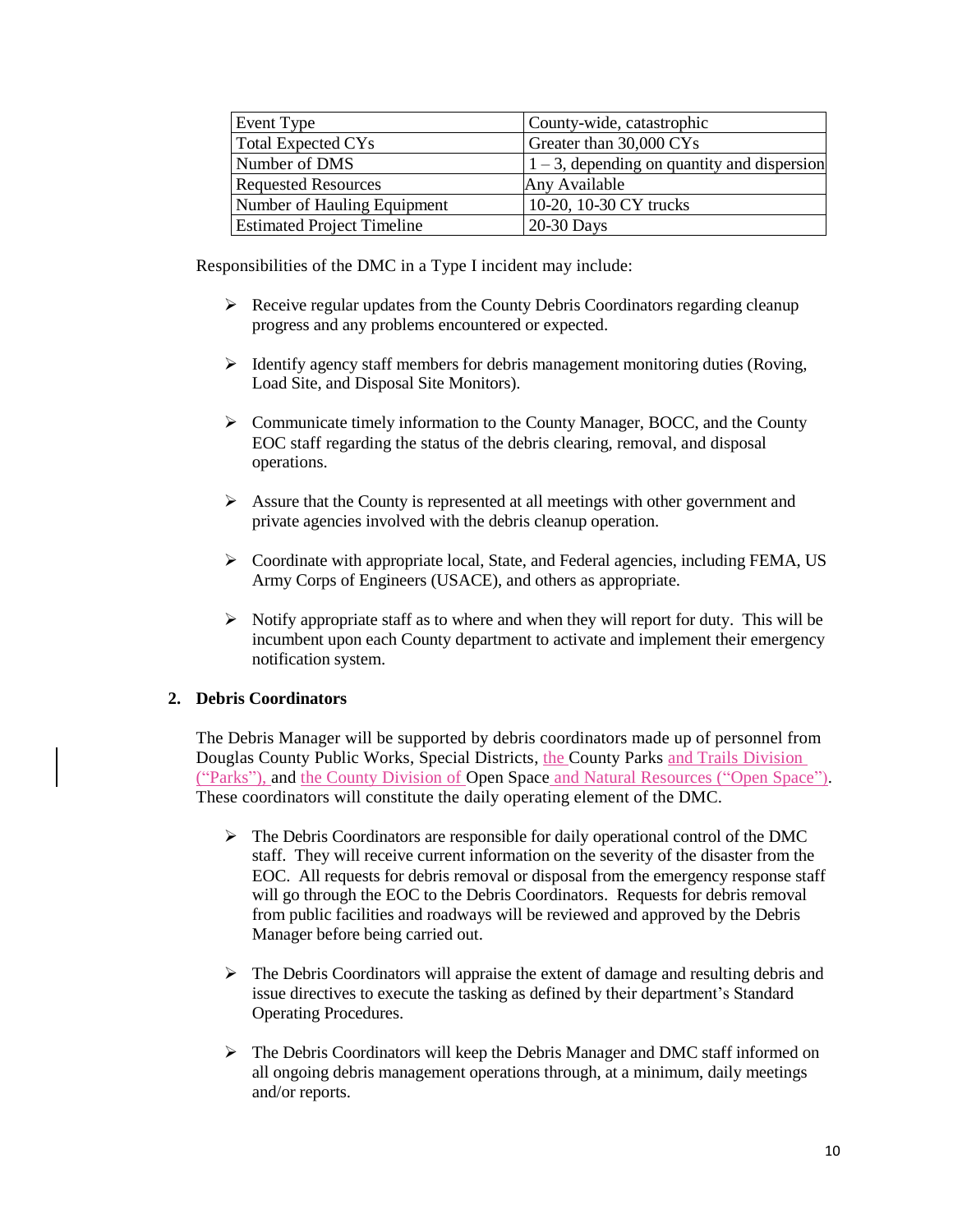- $\triangleright$  The Debris Coordinators will maintain a daily journal/Form 214 and file on all debrisrelated documents and issues.
- $\triangleright$  The Debris Coordinators will obtain all necessary regulatory permits for collection, reduction, temporary storage, and final disposal of debris.

## **3. Debris Management Center Staff**

The DMC is organized to provide a central location for the coordination and control of all debris management requirements.

Specific DMC staff actions will include the following:

- ➢ Making recommendations for Douglas County force account and contractor work assignments and priorities based on the County's Debris Control Zones, which are also the Douglas County Snow Removal Zones (Appendix B).
- $\triangleright$  Reporting on debris removal and disposal progress, and preparing status briefings.
- ➢ Providing input to the EOC PIO on debris removal and disposal activities.
- ➢ Coordinating with the State on debris issues affecting adjacent counties.
- $\triangleright$  Coordinating County debris removal and disposal operations with environmental regulators from the County and State.
- $\triangleright$  Coordinating with State and Federal agencies as required in the event of a major natural or manmade debris generating disaster that exceeds the County's capabilities.

# **4. County Public Information Officer (PIO)**

The role of public information after an incident is crucial. If residents and businesses lack reliable information during this time, it can lead to frustration. It is imperative that the County go beyond minimal efforts to keep the public aware and informed. It will therefore include provision of timely, reliable, and regular information via multiple media channels (including print, broadcast, news/social media, community organizations and networks, direct outreach, etc.). All efforts will be made to keep residents and businesses informed of what they can expect and where/how they can access resources and information relating to their debris disposal (See Appendix C).

The County Public Information Officer (PIO) located in the County Public Affairs Department serves as the official spokesperson for County efforts surrounding debris management and disposal. The County PIO is responsible for responding to all media and general public inquiries. This includes the identification of alternate methods and alternate formats for communication in the event traditional methods are insufficient because of utility outages or the communicated needs of people with functional needs and/or disabilities.

The County PIO is responsible for the development of a public communications and messaging plan in the early stages of the debris management effort.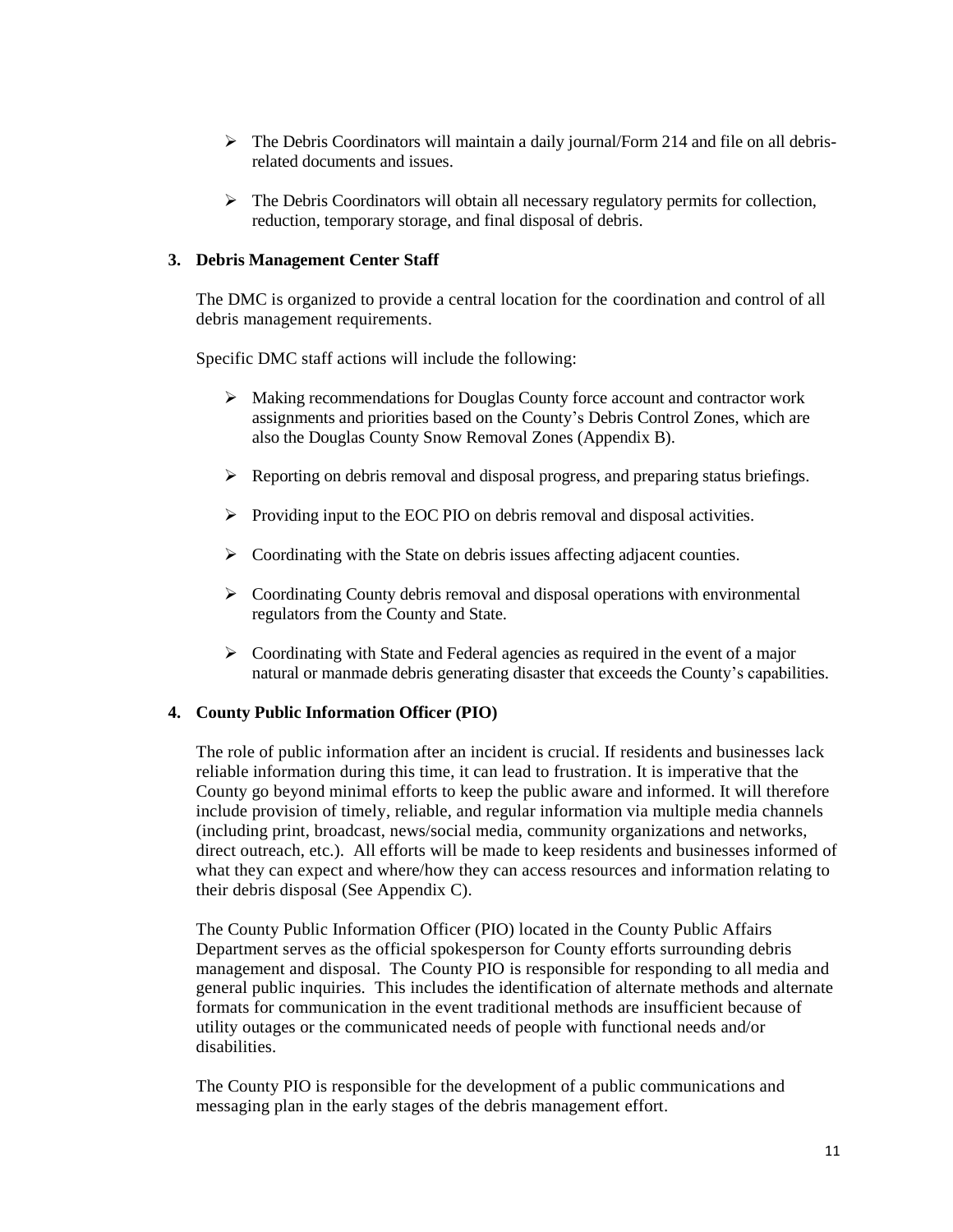The County PIO coordinates his/her activities with the DCSO PIO Team and external PIOs. For large incidents that require coordination with city, state and federal agencies, the PIO will establish a Joint Information Center (JIC) and will lead its operations.

Public information channels must be quickly established to receive incoming questions, referrals, etc. via news/social media, hotlines, or in-person visits. Communication with residents and businesses that may have been displaced within or outside the county will also be addressed.

The County PIO should have pre-established relationships with media and community organizations. Additional support staff may be assigned from the County or affected cities as appropriate.

## **B. Debris Response and Recovery Primary and Support Agencies**

One of the primary functions of this plan is to clearly delineate a basic organization and assign specific responsibilities. During debris operations, many issues will arise that are not specifically mentioned in this plan. However, responsibilities are sufficiently defined so that unexpected issues can be assigned and resolved efficiently.

Specific responsibilities of the various primary and supporting agencies are shown in the sections that follow:

#### **1. County Public Works Operations**

Douglas County Public Works Operations responsibilities include, but are not limited to, the following with respect to any and all debris management issues:

- $\triangleright$  Designate a Debris Manager to oversee debris clearance and removal operations in the County.
- $\triangleright$  Provide a Debris Coordinator or coordinators to the Debris Management Center (DMC), referenced on page 16, to coordinate all County debris assignments.
- ➢ Provide personnel and equipment to assist in clearing County roadways and waterways.
- $\triangleright$  Provide personnel and equipment to operate and staff the Debris Contractor Oversight Team (DCOT), referenced on page 20, element of the DMC, including communications equipment, transportation, etc.
- ➢ Provide personnel and equipment to remove and dispose of debris.
- ➢ Ensure the DMC is provided all needed administrative staff and equipment support, including administrative support personnel, computers, desks, chairs, etc.

#### **2. County Parks and Trails Division**

The Douglas County Parks and Trails Division responsibilities include, but are not limited to, the following with respect to any and all debris management activities: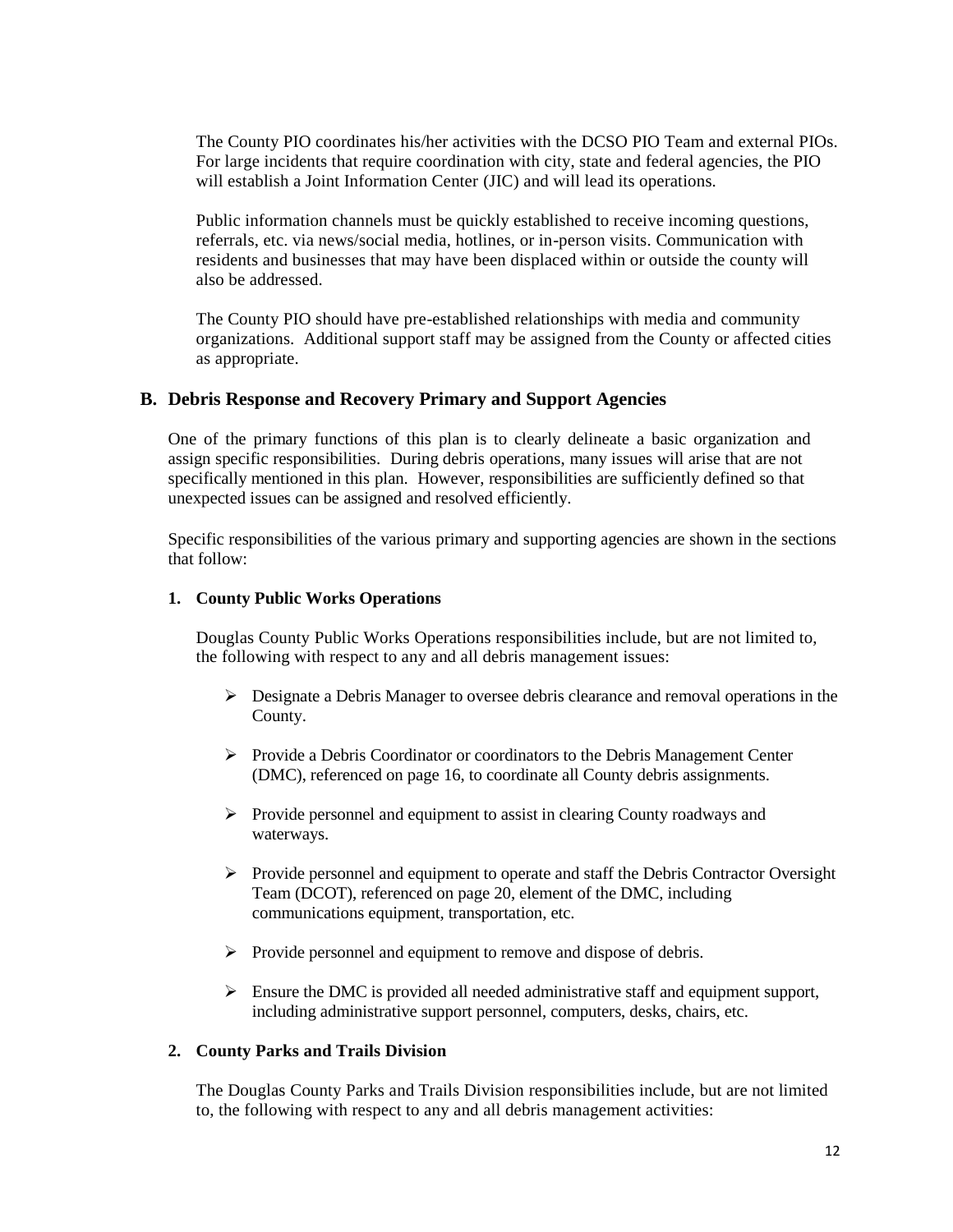- ➢ Provide County Parks and Trails Division Debris Coordinators to the DMC staff to coordinate all park and open space debris assignments.
- $\triangleright$  Provide personnel and equipment to assist in clearing major evacuation routes and access to critical facilities (Phase I).
- ➢ Provide personnel and equipment to assist in the removal and disposal of debris (Phase II) as directed by the Debris Manager through the County Parks and Trails Division Debris Coordinators.
- ➢ Provide specialized equipment and trained operators to assist in the clearing and removal of woody vegetation from along critical rights-of-way.
- $\triangleright$  Ensure that debris removal from parks and recreational facilities is coordinated through and approved by the Debris Manager through the County Parks and Trails Division Debris Coordinators.
- $\triangleright$  Ensure that the County Parks and Trails Debris Coordinators are provided all needed logistical support, including cell phones, transportation, etc.
- ➢ Ensure that the County Parks and Trails Division Debris Coordinators keep the Debris Manager informed of cleanup progress and any problems encountered or expected.
- $\triangleright$  Assist in debris management site investigations.
- $\triangleright$  Coordinate with the Debris Manager for the removal, storage, burning, and disposal of debris at debris collection/management sites.

#### **3. County Department of Open Space & Natural Resources**

The Douglas County Department of Open Space & Natural Resources responsibilities include, but are not limited to, the following with respect to any and all debris management activities:

- ➢ Provide County Department of Open Space & Natural Resources Debris Coordinators to the DMC staff to coordinate all open space debris assignments.
- ➢ Ensure that debris removal from open space is coordinated through and approved by the Debris Manager through the County Department of Open Space & Natural Resources Debris Coordinators.
- ➢ Ensure that the County Department of Open Space & Natural Resources Debris Coordinators are provided all needed logistical support, including cell phones, transportation, etc.
- ➢ Ensure that the County Department of Open Space & Natural Resources Debris Coordinators keep the Debris Manager informed of cleanup progress and any problems encountered or expected.
- $\triangleright$  Assist in debris management site investigations.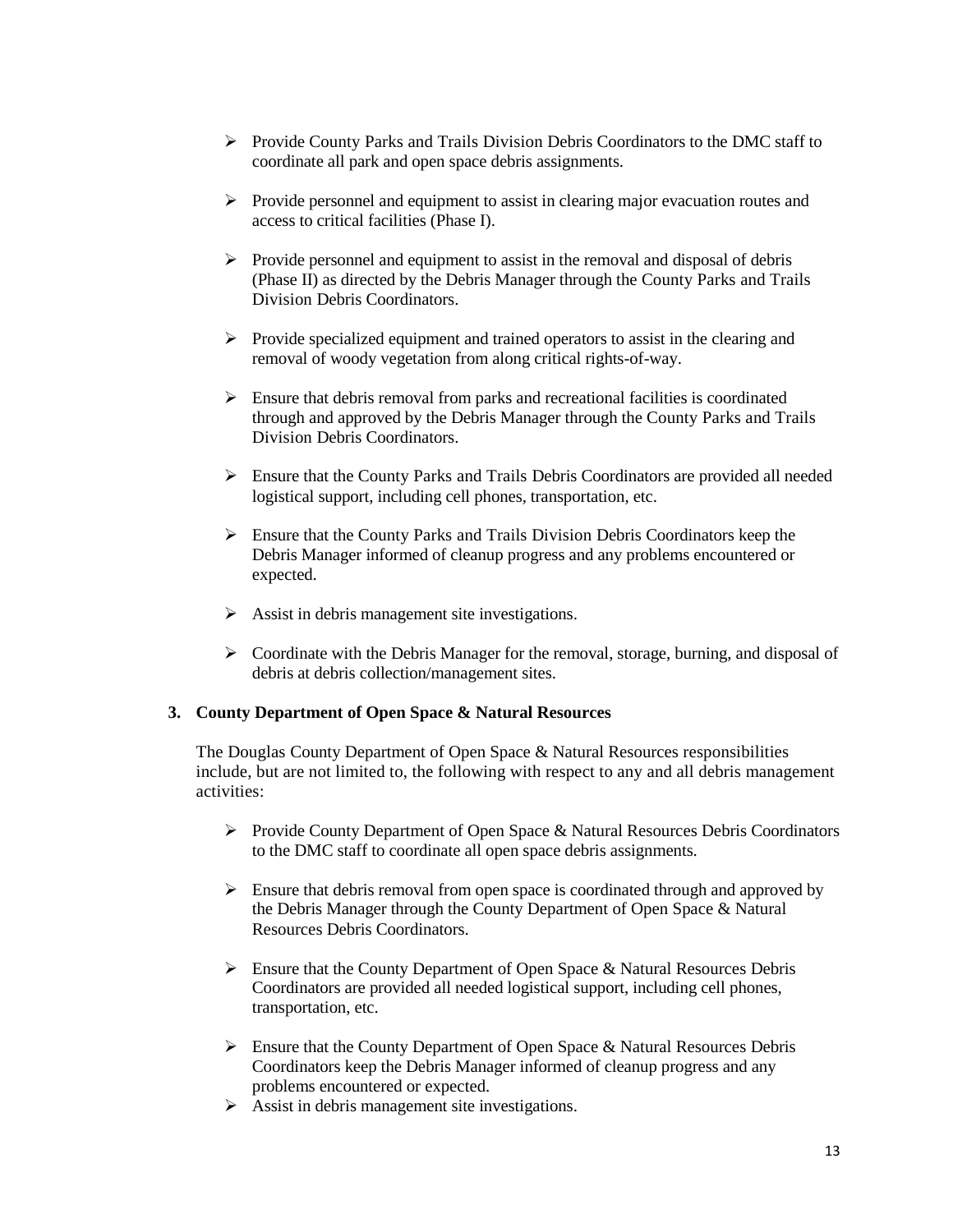## **4. County GIS**

 $\triangleright$  Provide digital map files of all identified parks or open space properties greater than 10 acres.

## **5. Fire and Emergency Medical Services (Coordinated with other local agencies as needed)**

- ➢ Respond to fire and other emergencies at debris management sites.
- $\triangleright$  Respond to requests to investigate and handle hazardous materials incidents.
- ➢ Approve debris management burn sites in accordance with appropriate local requirements to ensure safe burning.
- $\triangleright$  Issue bans on open burning based upon assessment of local conditions and ensure dissemination of information to the public.
- $\triangleright$  Supervise burn sites in accordance with all appropriate local requirements to ensure safe burning; subject to amendments by the health department and/or fire marshal.
- ➢ Participate, as necessary, with Rapid Needs Assessments and Windshield Surveys.

## **6. Sheriff's Office**

- $\triangleright$  Provide security at sites and traffic control as needed during debris management and removal emergencies and incidents.
- $\triangleright$  Assist in monitoring debris management sites to ensure compliance with local traffic regulations.
- $\triangleright$  Assist in investigating illegal dumping activities by general public.
- ➢ Participate, as necessary, with Rapid Needs Assessments and Windshield Surveys.

## **7. Tri-County Health Department**

- ➢ Ensure appropriate health and medical considerations are addressed.
- ➢ Provide Emergency Management the appropriate public health messaging regarding safety and precautions based on the debris removal needs created by the incident.
- ➢ Serve as the liaison between Douglas County and CDPHE in addressing public health and environment issues, which can include providing guidance for emergency disposal of different types of waste (i.e. asbestos, fire-damaged debris, etc.).
- $\triangleright$  Coordinate guidance for health and medical partners regarding the disposal of incident related medical waste.
- ➢ Utilize Public Health Authority to provide a Declaration of Immediate Public Health Threat, if appropriate, to support the response and recovery efforts of an incident.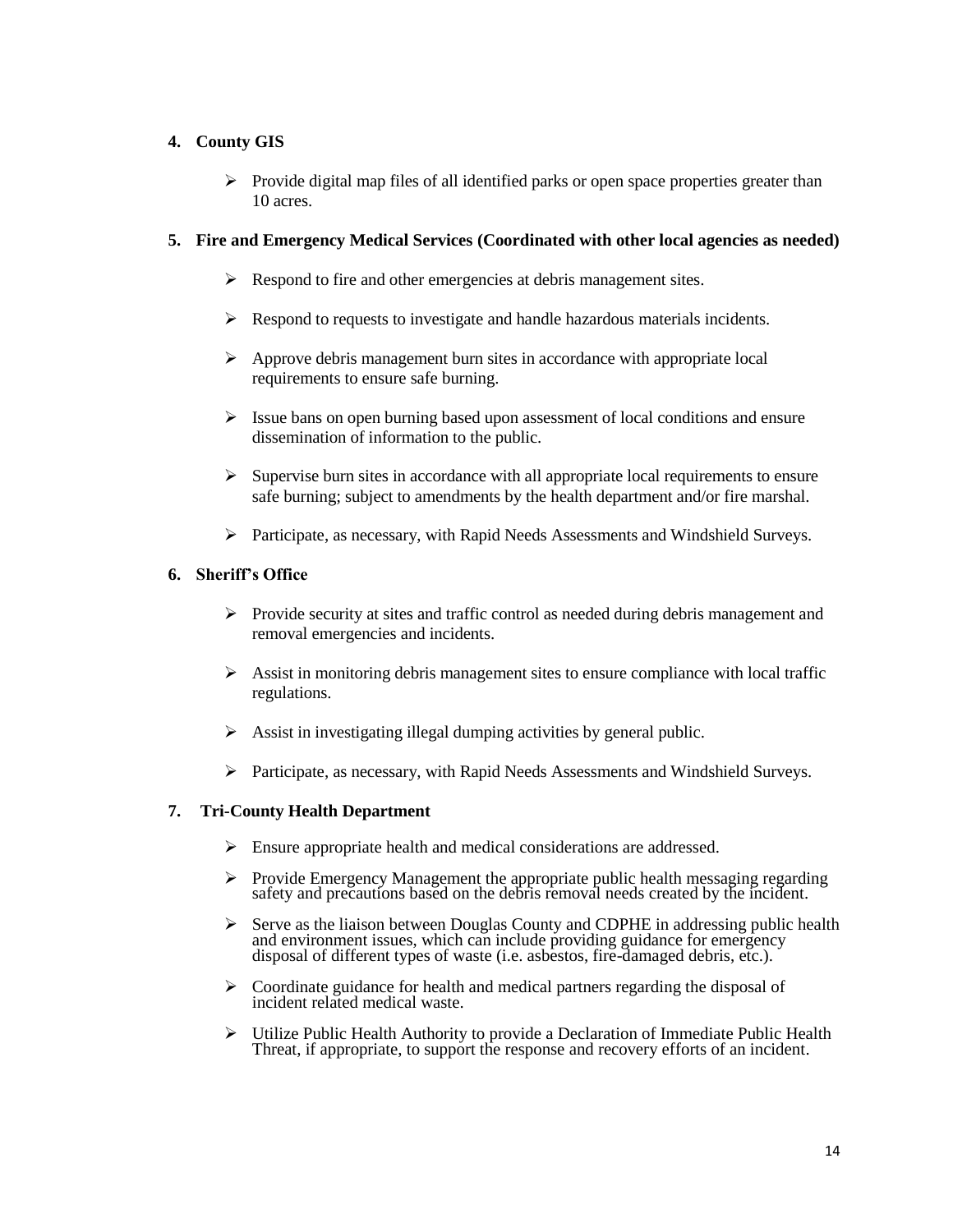## **8. Utility Companies (Coordinated with individual entities as needed)**

➢ Provide a Utilities Debris Coordinator to the DMC.

 $\overline{\phantom{a}}$ 

- ➢ Coordinate with the Debris Manager with regard to debris removal along utility service easements and rights-of-way.
- ➢ Provide regulatory advice and assistance regarding Debris Management Sites and concerns.
- ➢ Coordinate with the Debris Manager to clear and remove debris affecting public utilities.
- ➢ Provide information, maps, sites, and other pertinent data, as needed.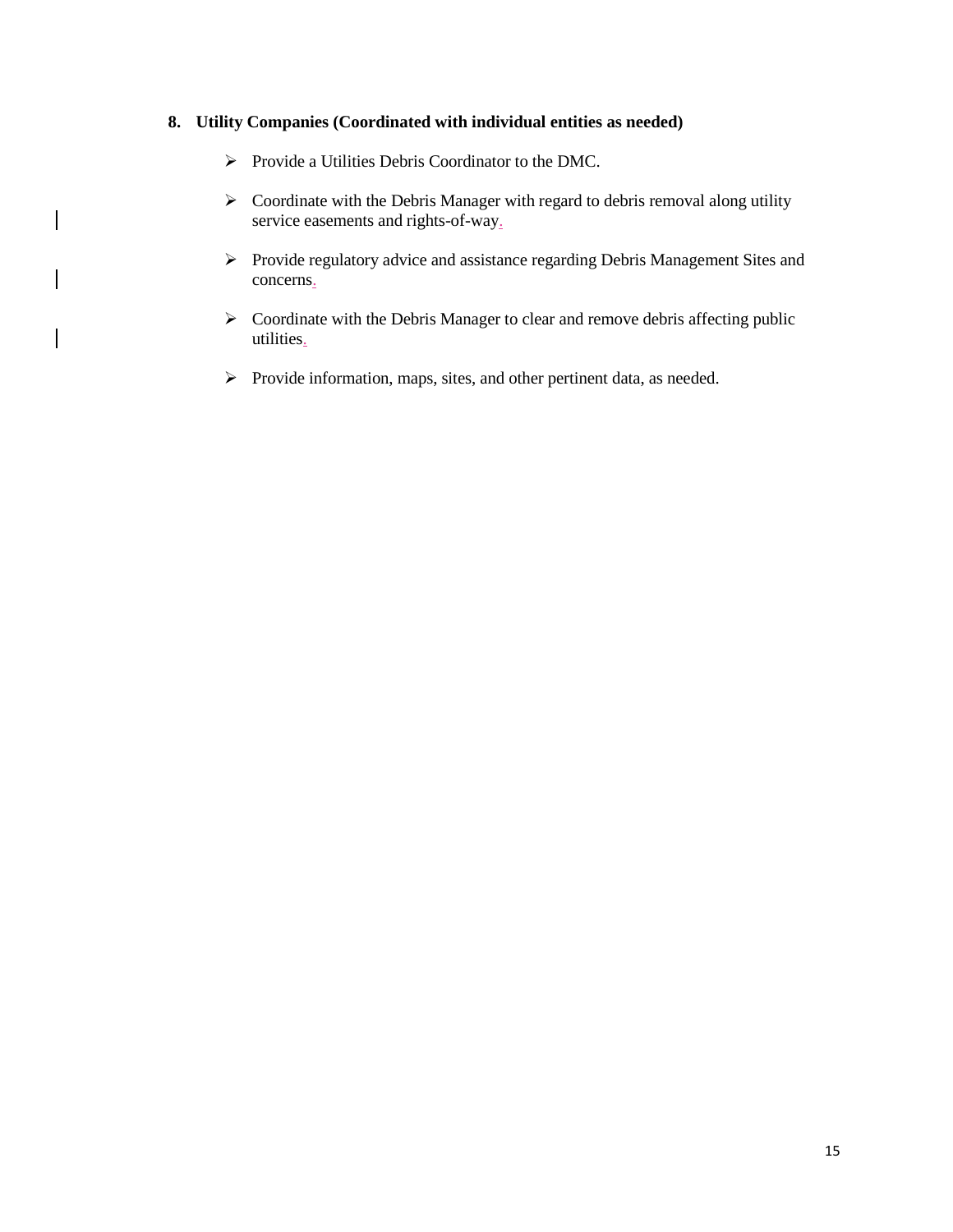

## **Figure 1 – Debris Management Center Organizational Chart**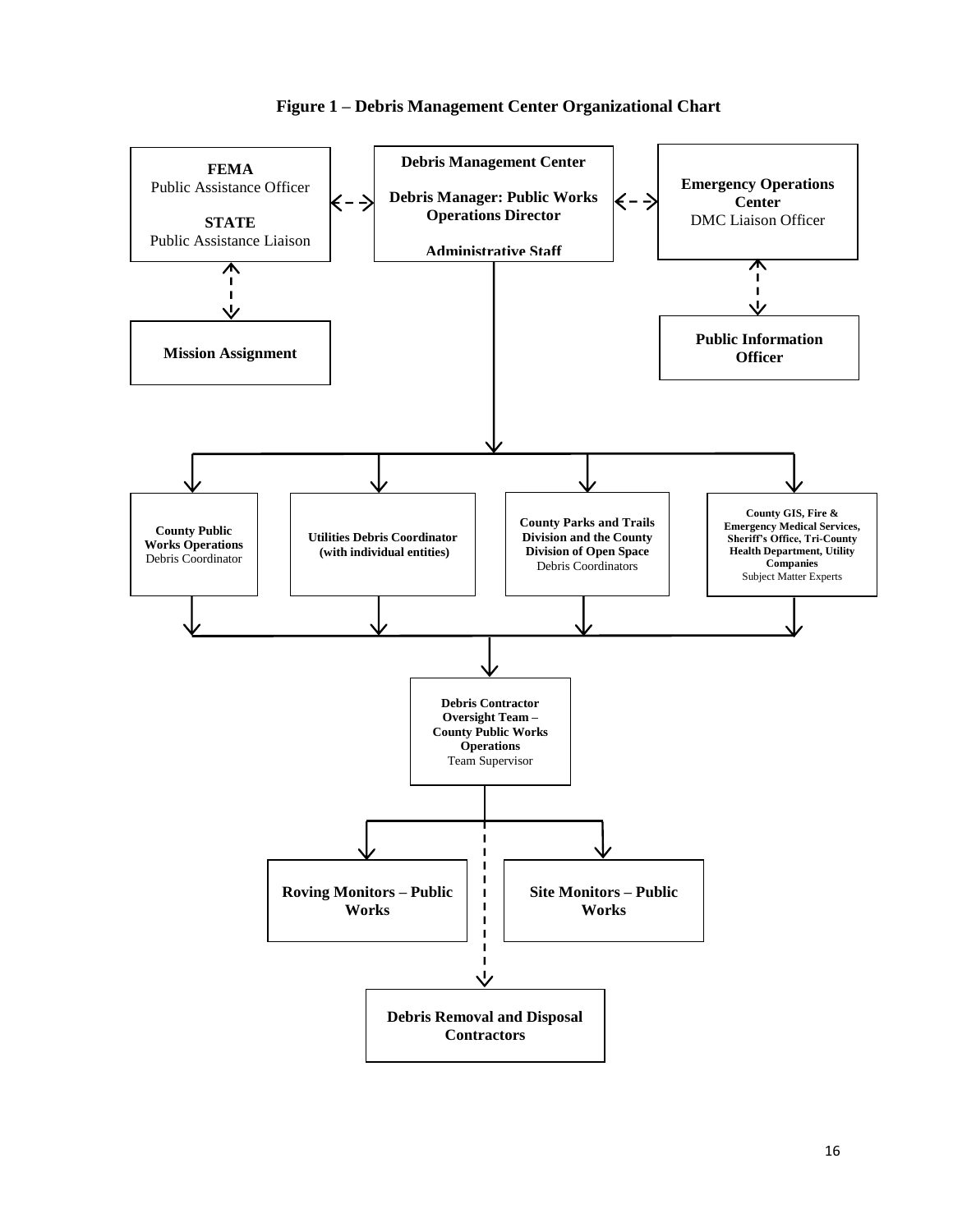## **IV.Debris Management Response and Recovery Operations**

The Debris Manager will be the point of contact to coordinate and control all personnel and equipment responding to a major debris-generating event. This plan provides guidance for the efficient and effective control and coordination of initial debris assessments through debris clearance, removal, and disposal operations.

## **A. Rapid Needs Assessment Teams**

The Debris Manager is responsible for coordinating debris impact assessment for all County public structures, equipment, and debris clearance immediately following a large-scale disaster. Impact Assessments are performed by Damage Assessment Response Teams and used to prioritize impacted areas and resource needs. The teams will be composed of personnel from Douglas County Public Works Engineering, Douglas County Public Works Operations, Douglas County Building Division, Tri-County Health Department, Douglas County Parks, local law enforcement, and fire departments/districts.

The DMC Debris Coordinator(s) will have the primary mission of coordinating the efforts of department personnel to identify debris impacts on critical roads and make initial estimates of debris quantities. Based on this prioritization, the Debris Manager will issue urgent assignments to clear debris from at least one lane on all evacuation routes and identified primary and secondary roads to expedite the movement of emergency service vehicles such as fire, police, and medical responders.

Based on first responder initial size-up and windshield surveys, Rapid Needs Assessment Teams will conduct initial zone-by-zone Rapid Needs Assessments to identify the type of debris and to estimate amounts of debris on the roadways and on private and public property. The results of the Rapid Needs Assessments will be provided to the Debris Manager and to the DMC Liaison Officer located at the EOC. Further detail and checklists are provided in the County's Damage Assessment Plan.

The Debris Manager will establish initial priority for debris clearance based upon the following ranking as provided by the Damage Assessment Response Teams:

- $\triangleright$  Life-safety and extrication of people.
- ➢ Ingress/egress for Emergency Services and Emergency Operations Center.
- $\triangleright$  Ingress to hospitals and special care units.
- ➢ Major traffic routes.
- $\triangleright$  Major flood drainage ways.
- ➢ Access for utility restoration.
- ➢ Supply distribution points and mutual aid assembly areas.
- $\triangleright$  Government facilities.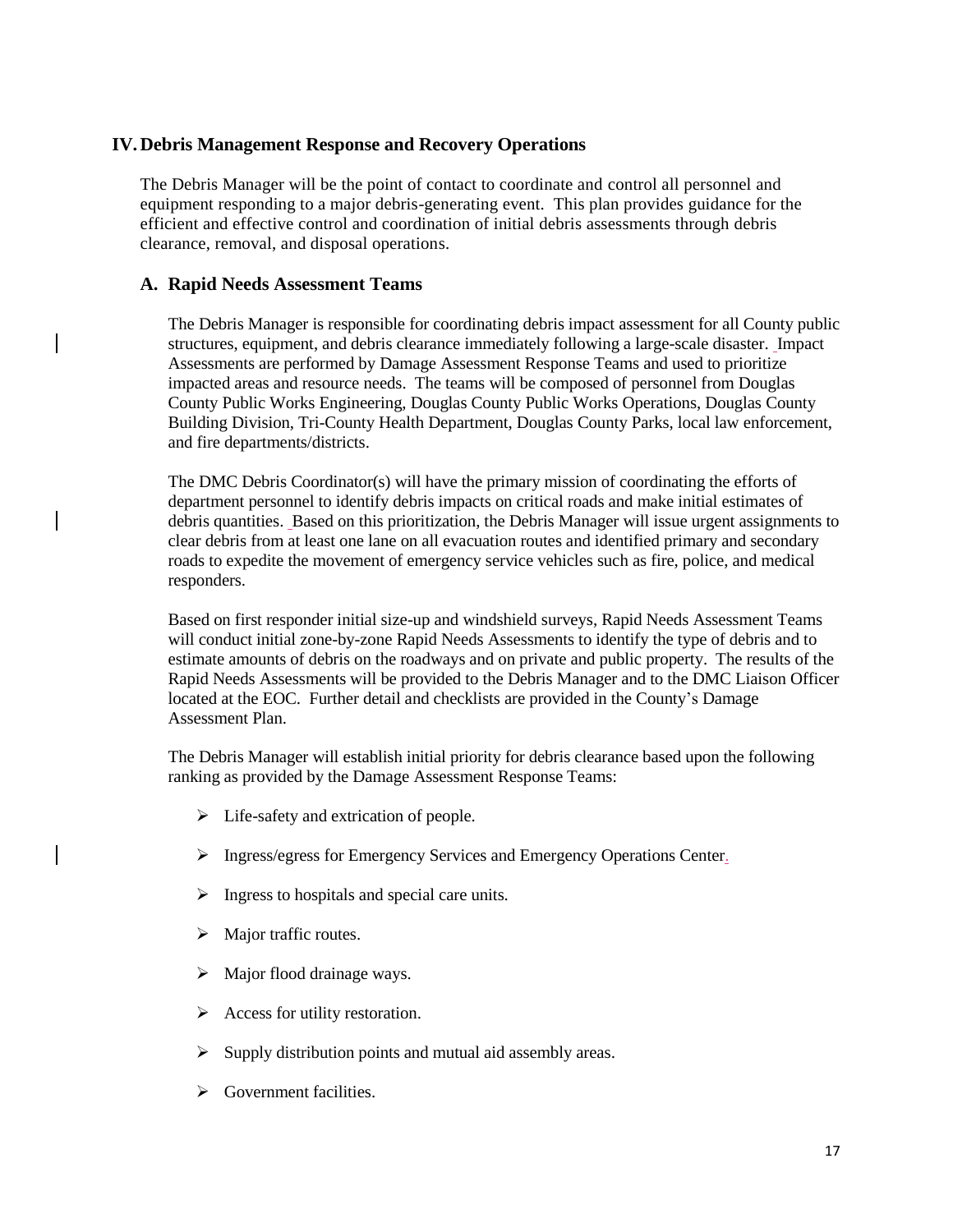- ➢ Public Safety communications towers.
- ➢ American Red Cross shelters.
- ➢ Secondary roads to neighborhood collection points.
- $\triangleright$  Neighborhood streets.
- ➢ Private property adversely affecting public welfare.

During the debris clearance and removal process, the DMC staff will be responsible for coordinating with the Debris Coordinator and Utility Coordinator as appropriate to ensure that power lines do not pose a hazard to emergency work crews.

# **B. Phase I – Initial Response**

For ease of control and coordination, debris management operations are divided into two phases.

Phase I will be implemented immediately after a debris-generating event to open emergency evacuation routes and roadways to critical facilities and affected neighborhoods. The major emphasis during this phase is to simply push debris from the traveled way to the right-of-way or curb. This activity is commonly referred to as Debris Clearance. Little or no effort is made to remove debris from the right-of-way.

The Debris Manager and Douglas County Public Works Operations will be responsible for implementing all Phase I activities with support as required from the EOC.

Phase I activities include:

- ➢ Implementation of the Debris Management Plan.
- ➢ Determination of incident-specific debris management responsibilities.
- ➢ Establishment of priorities based on evacuation needs and prediction models.
- $\triangleright$  Activation of pre-authorized contracts, if necessary to support Phase I clearance operations and debris management.
- ➢ Activation of pre-established temporary debris reduction/storage sites as needed.
- ➢ Implementation of Public Information Plan.
- $\triangleright$  Coordination and tracking of resources.
- $\triangleright$  Formal documentation of costs.

# **C. Phase II - Recovery**

Phase II may be implemented as early as possible following the Phase I response of a major debris generating event, and will encompass the processes of debris removal and disposal. Some delay is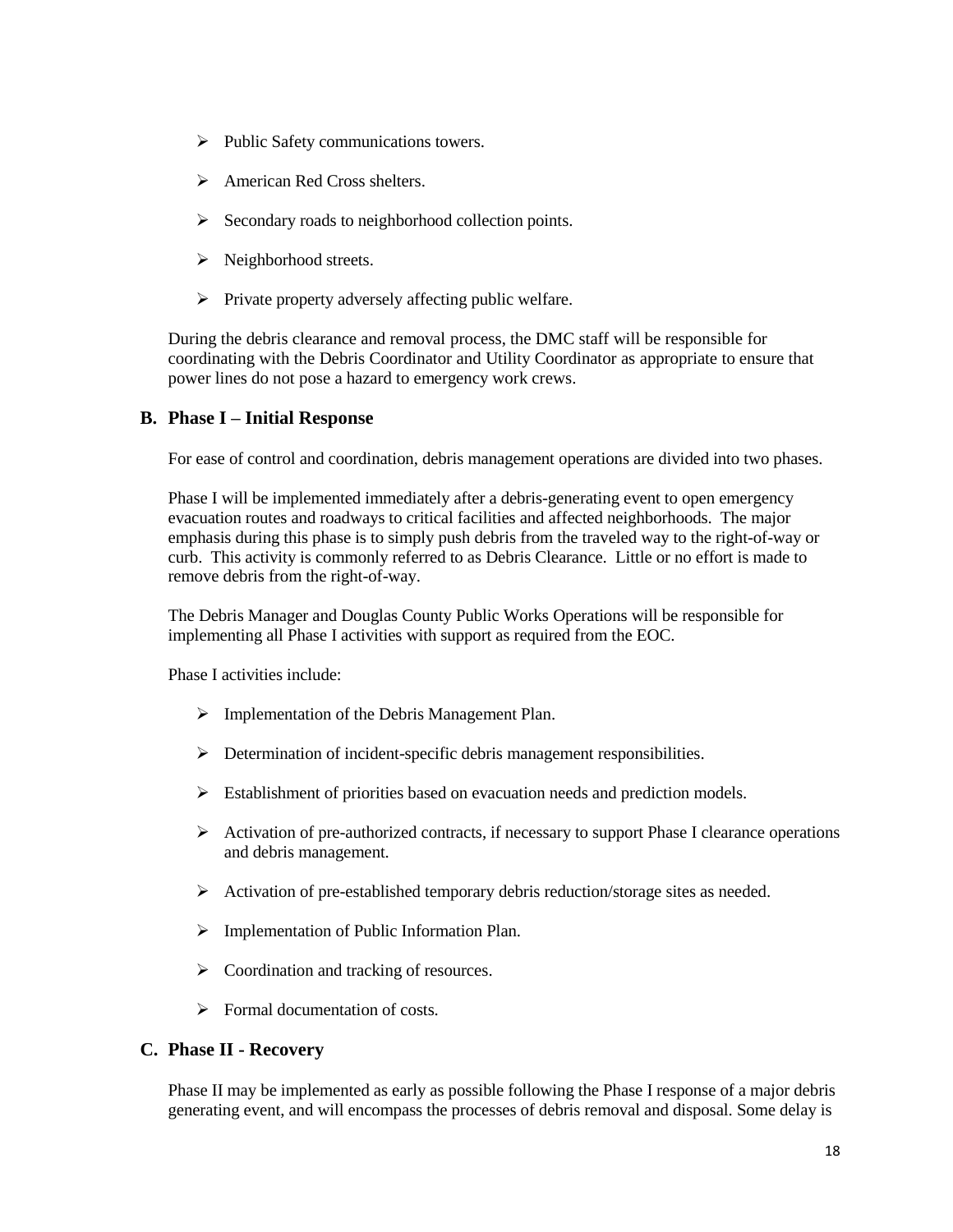normal and allows time for affected citizens to return to their homes and begin the cleanup process.

Generally, debris removal from private property following a disaster is the responsibility of the property owner. However, large-scale disasters may deposit enormous quantities of debris on private property over a large area resulting in widespread immediate threats to the public-at-large. In these cases local government may choose to assist property owners in removing debris to:

- $\triangleright$  eliminate immediate threats to life,
- $\triangleright$  eliminate immediate threats to public health and safety;
- ➢ eliminate immediate threats of significant damage to improved property; and/or
- $\triangleright$  ensure economic recovery of the affected community to the benefit of the community-atlarge.

Debris must be brought to the rights-of-way or curb for removal. Only disaster-generated debris is eligible. For further details reference the FEMA document 9523.13 Debris Removal from Private Property on the FEMA.gov website. Every attempt will be made to communicate with citizens on how to separate debris at the curb via the PIO and the public information plan (Appendix C).

The Debris Manager will be responsible for implementing all Phase II activities with assistance as required from all supporting agencies. All debris removal and disposal operations will be coordinated by the Debris Manager located at the DMC. Phase II may be quite lengthy as disaster recovery continues until pre-disaster conditions are restored.

Phase II activities include:

- ➢ Activation of pre-approved contracts to support Phase II operations.
- ➢ Notification to citizens of debris removal procedures.
- $\triangleright$  Identification, procurement, and activation of additional debris management sites.
- ➢ Removal of debris from rights-of-way and critical public facilities.
- $\triangleright$  Removal of sediment from debris basins and channels.
- ➢ Movement of debris from debris management sites to permanent landfills.
- ➢ Final documentation of costs for reimbursement, as applicable.

# **D. Phase II Debris Removal and Disposal Overview**

The general concept of debris removal operations includes multiple, scheduled passes by each critical site, location, or right-of-way. This manner of scheduling debris removal allows residents to return to their properties and bring debris to the edge of the right-of-way as property restoration proceeds.

The County has been divided into Debris Control Zones, also referred to as the Douglas County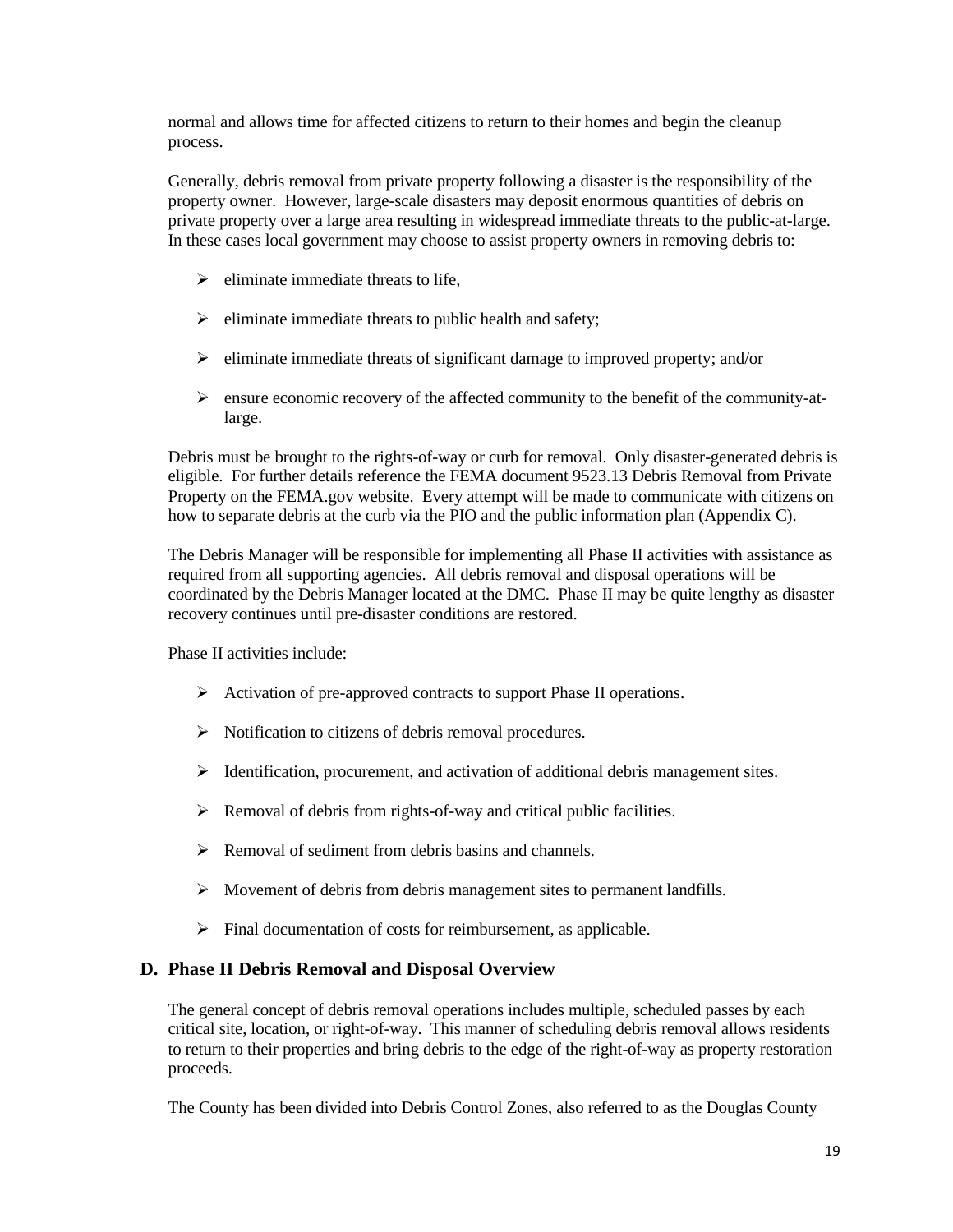Snow Removal Zones, to control and expedite debris removal and disposal operations (Appendix  $B$ ).

# **E. Phase II Debris Removal and Disposal Operations**

The Debris Manager and DMC staff will coordinate debris removal and disposal operations for all portions of Douglas County. Phase II operations involve the removal and disposal of curbside debris by County personnel and/or contractor crews.

Under this plan, mixed debris will be collected and hauled from assigned Debris Control Zones to County-designated debris management sites or to designated landfill locations. Clean woody debris will be hauled to the nearest designated vegetative debris management site for eventual burning or grinding. A listing of possible temporary debris reduction/storage sites can be found in (Appendix D).

The primary tracking mechanism for all debris loaded, hauled, and disposed of under this plan will be the Load Ticket, which is shown in (Appendix E). Load tickets will be initiated at pick-up sites and closed-out upon drop-off of each load at a debris management site or permanent landfill, and are to be used to document both County force account and contracted haulers. Load tickets will serve as supporting documentation for contractor payment as well as for requests for reimbursement from federal grant programs (FEMA) and mutual aid recipients.

## **1. Debris Contractor Oversight Team (DCOT)**

The DCOT is responsible for the coordination, oversight, and monitoring of all debris removal and disposal operations performed by private contractors. The DCOT will be trained and knowledgeable on debris types, County removal operations, disposal facilities, environmental constraints, and contract performance parameters to ensure adequate Quality Assurance of debris operations.

The DCOT supervisor and team members may be detailed from Douglas County Public Works Operations as well as from other County departments as required. The DCOT team may also be supplemented with, or stand-alone, contracted inspectors as needed. The County Finance Department will maintain and manage all outside contracts.

The DCOT team supervisor will be located at the DMC and will provide for roving monitors, load site monitors, and disposal site monitors described below. Specific responsibilities include the following:

- $\triangleright$  Planning and conducting debris management site inspections, quality control, and other contractor oversight functions.
- $\triangleright$  Receiving and reviewing all debris load tickets that have been verified by a Disposal Site Monitor (see description below).
- $\triangleright$  Making recommendations to the Debris Manager regarding distribution of force account and contractor work assignments and priorities.
- ➢ Reporting on progress and preparation of status briefings.
- $\triangleright$  Providing input to the DMC PIO on debris cleanup activities and pick-up schedules.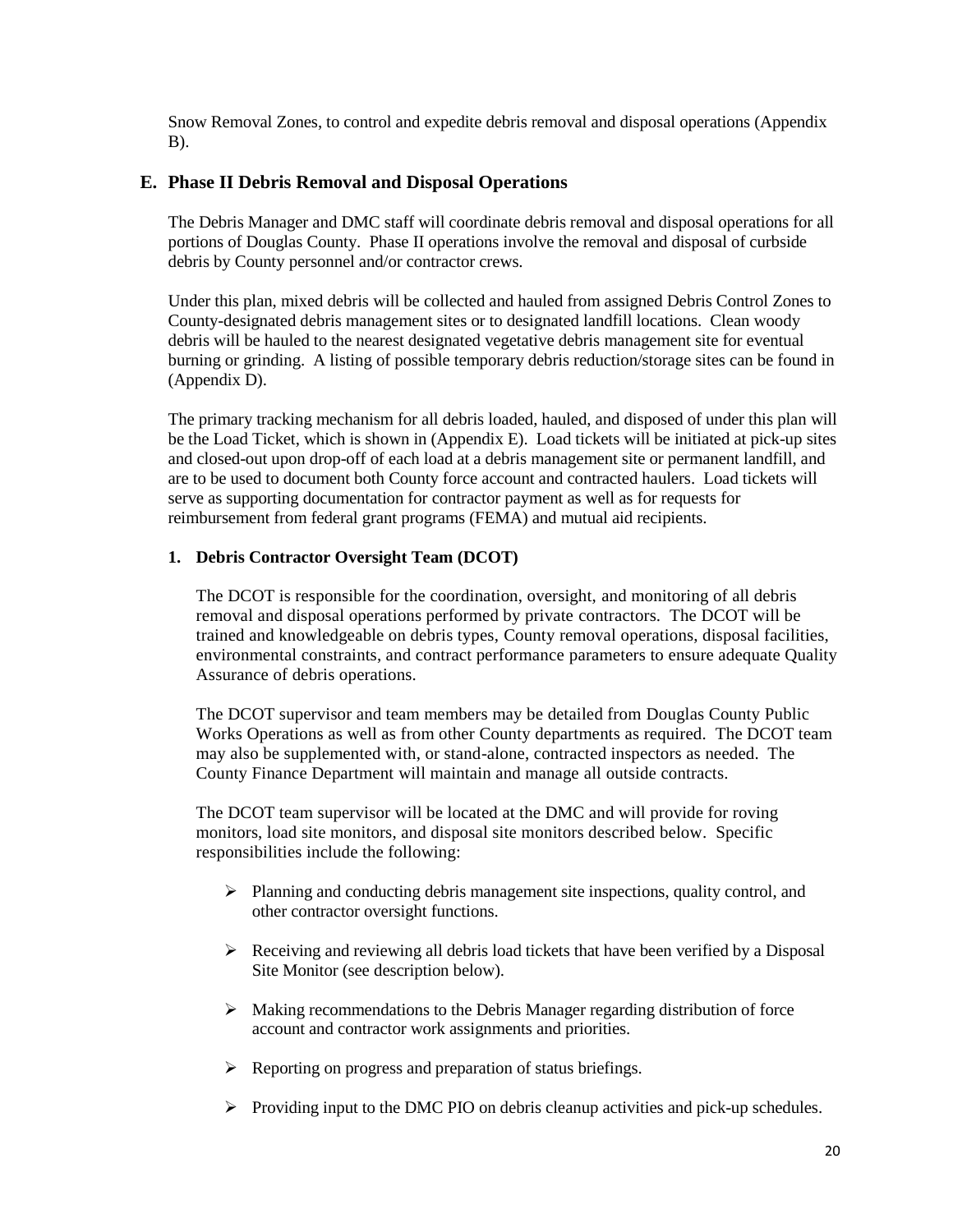The DCOT Supervisor will oversee the activities of the following three types of monitors. The functions and responsibilities of the field monitors are described below.

## **a. Roving Monitors**

Two-person teams of Roving Monitors will be assigned to specific Debris Control Zones or to a specific contractor depending upon the distribution of work assignments. The Roving Monitors' mission is to act as the "eyes and ears" for the Debris Manager and DCOT Supervisor to ensure that all contract requirements, including safety, are properly implemented and enforced.

Staff to fulfill the Roving Monitor positions will be provided by Douglas County Public Works Operations or oversight contractors. Roving Monitors will have the authority to monitor contractor operations and to report any problems back to the DCOT Supervisor. Roving Monitors may request contract compliance, but do not have the authority to otherwise direct contractor operations or to modify the contract scope of work.

Roving Monitors will monitor debris operations on a full-time basis and make unannounced visits to all loading and disposal sites within their assigned debris management zone(s). In addition, Roving Monitors shall do the following:

- ➢ Assist in the measuring of all contractor trucks and trailers with the contractors representative and take photographs of all trucks and trailers.
- ➢ Obtain and become familiar with all debris removal and disposal contracts for which they are providing oversight.
- $\triangleright$  Observe all phases of debris management operation, to include loading sites, debris management sites, and final landfill sites.
- ➢ Prepare a daily written report of all contractor activities observed to include photographs.
- $\triangleright$  Periodically monitor each debris management site to ensure that operations are being followed as specified in the applicable debris removal and disposal contract with respect to local and Federal regulations and the Debris Clearing, Removal and Disposal Guidelines (Appendix F).

Roving Monitors will also submit daily written reports to the DCOT supervisor outlining their observations with respect to the following:

- $\triangleright$  Ensure the contractor is using the site properly with respect to layout and environmental considerations.
- ➢ Ensure the contractor established lined temporary storage areas for ash, household hazardous wastes, and other materials that can contaminate soil and groundwater.
- $\triangleright$  Ensure the contractor established environmental controls in equipment staging areas, fueling, and equipment repair areas to prevent and mitigate spills of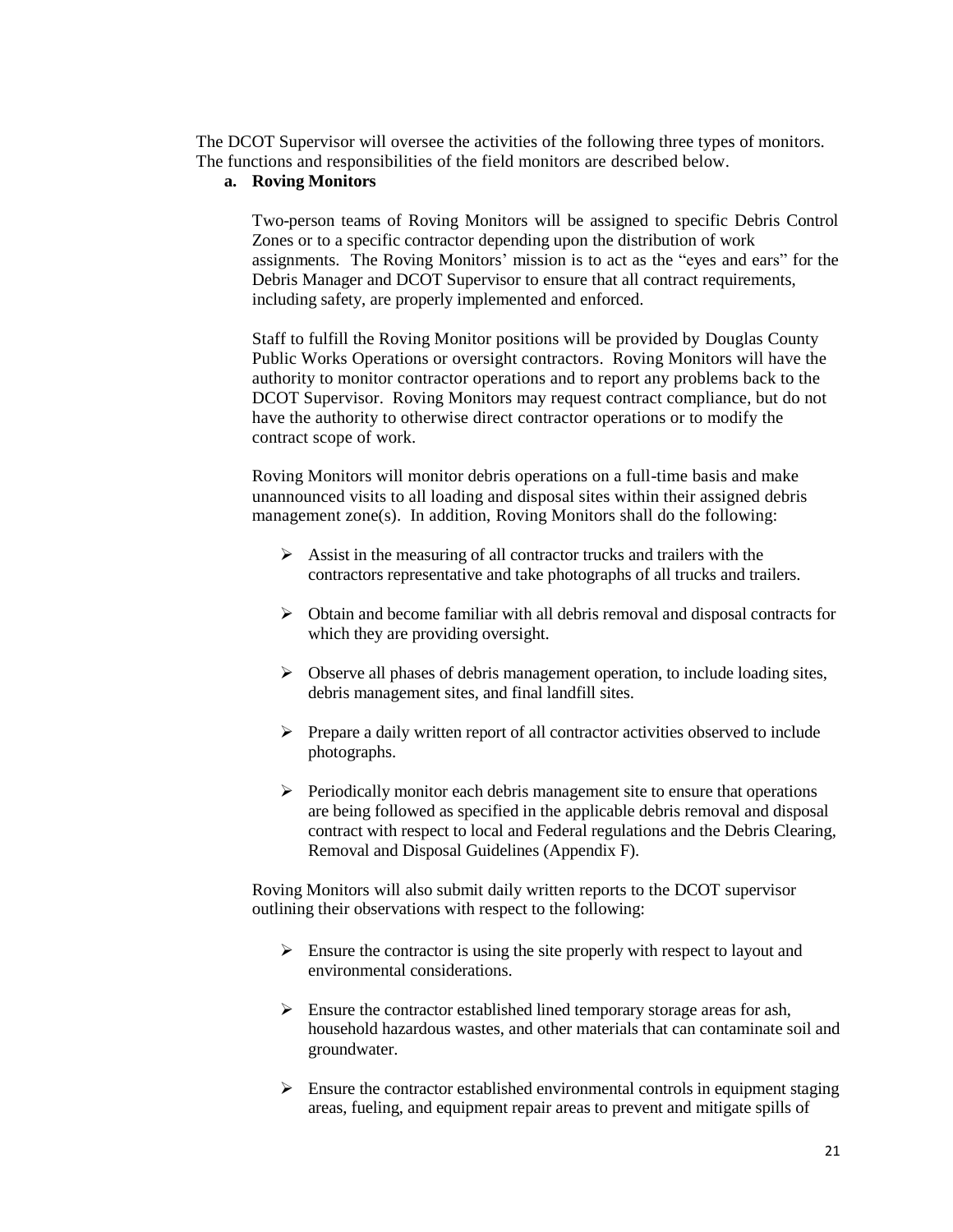petroleum products and hydraulic fluids.

- $\triangleright$  Ensure plastic liners are in place under stationary equipment such as generators and mobile lighting plants.
- ➢ Verify the contractor established appropriate rodent control measures.
- $\triangleright$  Ensure burn sites are constructed and operating in accordance with the plans and requirements. Appendix F
- $\triangleright$  Ensure the contractor established procedures to mitigate smoke, dust, noise, and traffic flow.

Roving Monitors' reports will also include written observations at loading sites, disposal sites, and the locations of any illegal dumping sites. If the monitor sees a problem they are to notify the DMC immediately and take photographs of the site.

#### **b. Load Site Monitors**

Load Site Monitors will be stationed at designated contractor debris loading sites. The Load Site Monitors' primary function is to verify that debris being picked up is eligible under the terms of the contract. Prior to performing duties, Load Site Monitors will be familiar with contract vendor requirements, as provided by the County Finance Department.

Load Site Monitor positions may be staffed from Douglas County Public Works Operations and other County departments as well as potentially contracted inspectors depending on the magnitude of the debris-generating event. Load Site Monitors will be assigned to each contractor's debris loading site within designated Debris Control Zones, and will initiate and sign load tickets as verification that the debris being picked up is eligible.

#### **c. Disposal Site Monitors**

Disposal Site Monitors will be located at both debris management sites and landfill sites as identified by the DMC throughout the recovery process. The Disposal Site Monitors' primary function is to ensure that accurate load quantities are being properly recorded on pre-printed load tickets (Appendix F). Prior to performing duties, Disposal Site Monitors will be familiar with contract vender requirements, as provided by the County Finance Department.

At each debris management site and landfill disposal site, the contractor will be required to construct and maintain a monitoring station tower for use by the Disposal Site Monitor. The contractor will construct the monitoring station towers with a floor elevation that affords the Disposal Site Monitor a complete view of the load bed of each piece of equipment being utilized to haul debris. The contractor will also provide each site with chairs, table, and portable sanitary facilities.

The Disposal Site Monitor will estimate the quantity (in cubic yards) of debris in each truck/trailer entering the contractor's selected temporary debris management site or landfill disposal site and will record the estimated quantity on pre-numbered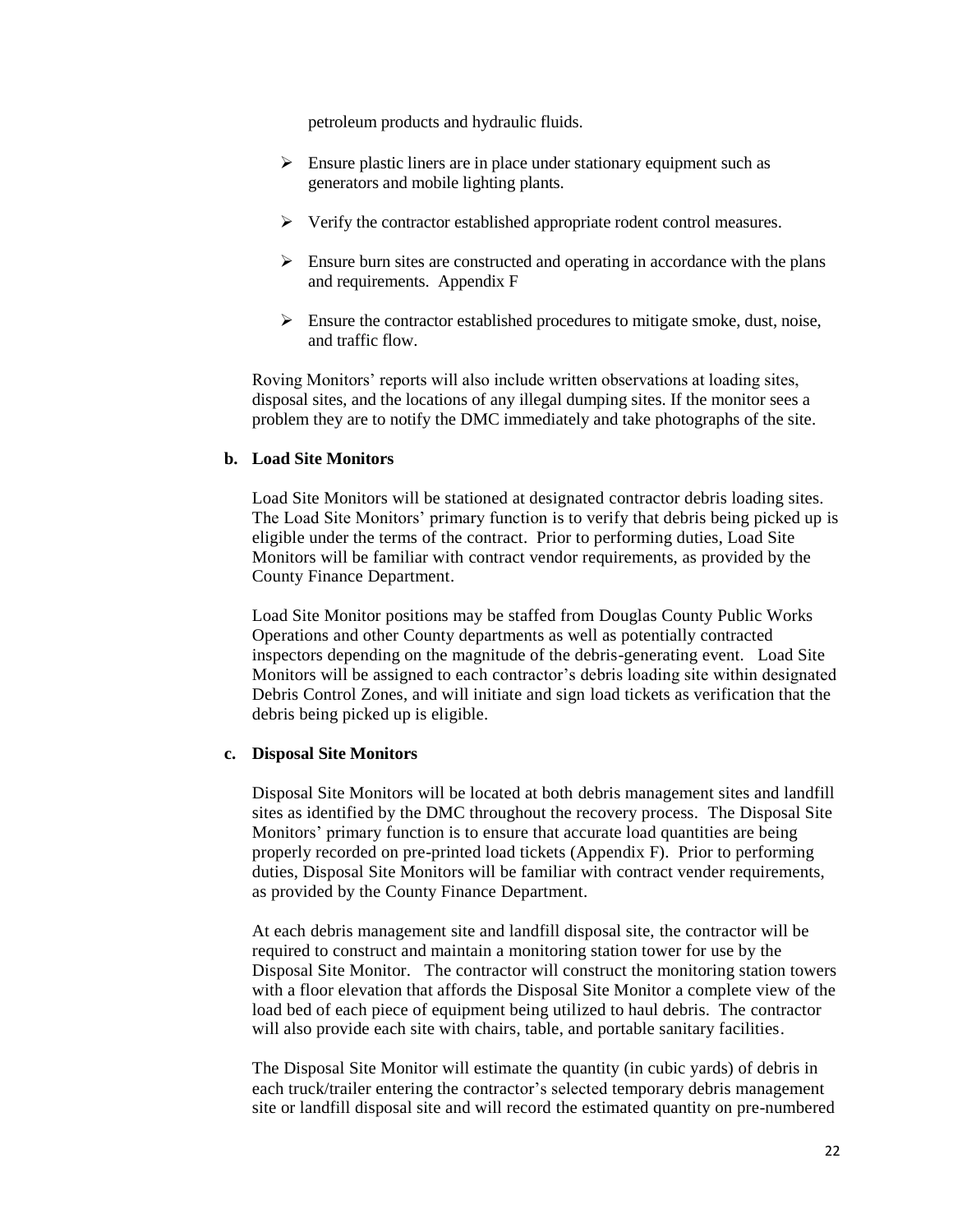debris load tickets. The contractor will only be paid based on the number of cubic yards of material deposited at the disposal site as recorded on debris load tickets. This is to be done on all types of debris removal contracts and force account vehicles.

The Disposal Site Monitors will be stationed at all debris management sites and landfill disposal sites for the purpose of verifying the quantity of material being hauled by the contractor. The Disposal Site Monitor will be responsible for closing out and signing each load ticket and returning a copy to the DCOT Supervisor at the end of each day.

#### **2. Garbage Contractors**

Garbage contractors will continue to pick up refuse in accordance with current procedures, routes, and removal schedules. They will not haul disaster debris unless expressly authorized by the Debris Manager.

#### **3. Household Hazardous Waste and White Goods**

The Debris Manager will identify one or more Household Hazardous Waste (HHW) dropoff locations within the County. Contractors will be encouraged to separate HHW at the curb and not haul it to a Debris Management Site. Residents will be encouraged to separate and transport HHW to pre-identified drop-off points. The Debris Manager will coordinate with Tri-County Health Department for the collection of eligible industrial or commercial hazardous waste resulting from the disaster.

White goods are defined as discarded household appliances including, refrigerators, freezers, air conditioners, heat pumps, ovens, ranges, washing machines, clothes dryers, water heaters, etc. Refrigerants and other machine fluids are regulated and will only be reclaimed by certified technicians and disposed of at a permitted facility. To avoid the releases of refrigerants or oils, the collection of white goods will be accomplished carefully by manually placing the appliance on trucks or by using lifting equipment that will not damage the elements that contain refrigerants or regulated oils. Residents will be required to segregate these materials from other types of debris.

#### **4. Equipment Assets**

A list of equipment that Douglas County currently has in inventory which may be used to assist with debris removal is on file through the Department of Public Works Operations.

#### **5. Contractor Debris Removal and Disposal Operations**

Douglas County recognizes that disasters may generate debris of types and quantities that exceed the County's capabilities. Thus, Douglas County will implement a pre-positioned contracting process to have contractors on stand-by to respond within a pre- determined period to assist in requested aspects of the debris operation.

The Debris Manager or authorized County personnel will contact the firm(s) holding prepositioned debris removal and disposal contract(s) and advise them of impending conditions. The scope of the pre-positioned contract provides for the removal and lawful disposal of all natural and man-made disaster-generated debris, excepting household,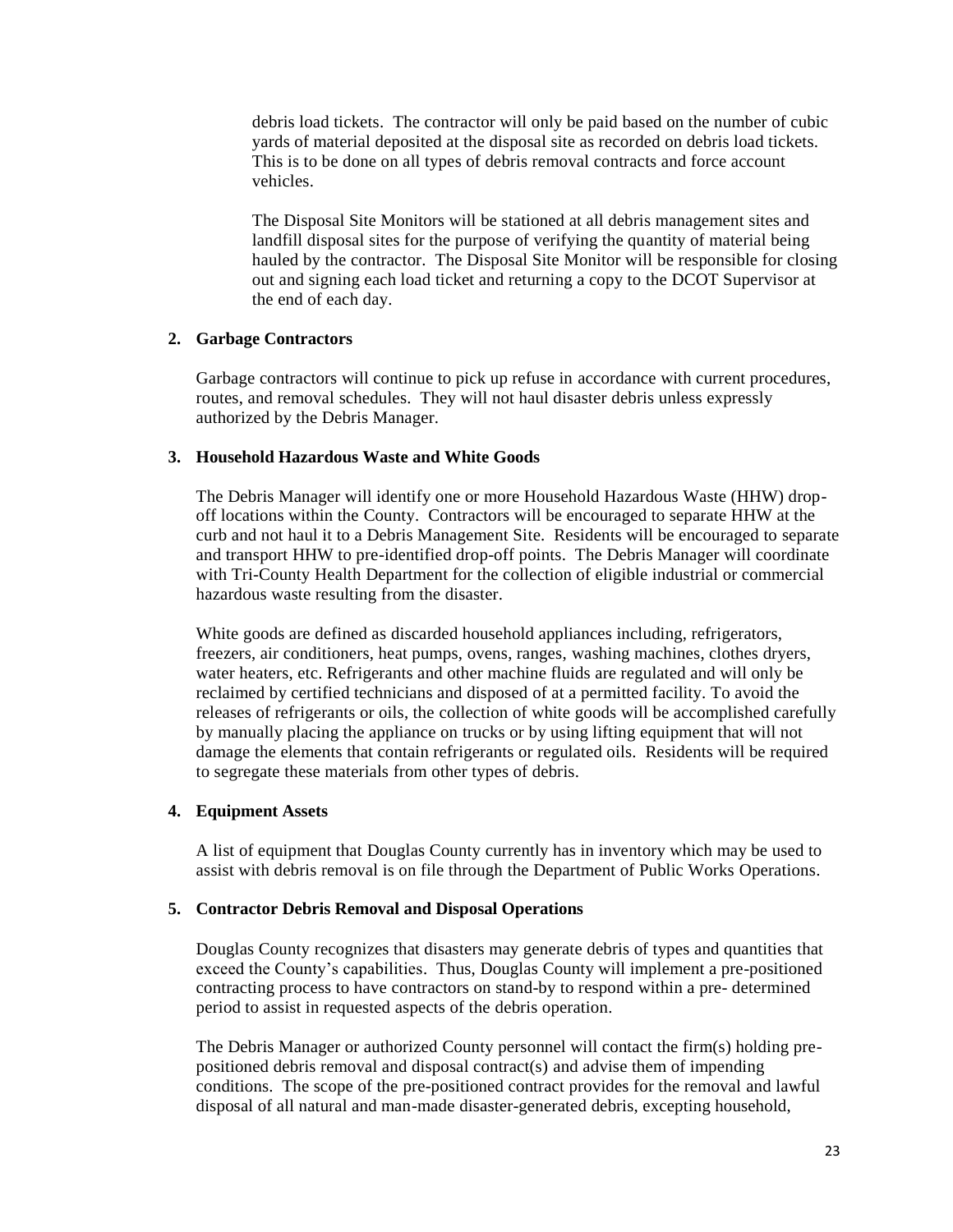industrial, or commercial hazardous waste. Debris removal will be limited to Countymaintained streets, roads, and other public rights-of-way based on the extent of the disaster. Debris removal will be limited to disaster related material placed at or immediately adjacent to the edge of the rights-of-way by residents within designated Debris Control Zones.

Each contractor, upon receipt of notice to proceed, will mobilize such personnel and equipment as necessary to conduct the debris removal and disposal operations detailed in the contractor's general operations plan (required by the debris removal and disposal contract). All contractor operations will be subject to review by the Debris Manager.

The contractor will make multiple, scheduled passes of each site, location, or area impacted by the disaster according to assigned Debris Control Zones and as directed by the Debris Manager. Schedules will be provided to the DMC PIO for publication and notification by the news media.

The load ticket, coupled with inspections by Roving, Load Site, and Disposal Site Monitors, will be the primary mechanism for monitoring contractor performance and tracking quantities for pay purposes.

Federal support will be requested if the incident is beyond the County and State's capabilities and contractors. The US Army Corps of Engineers (USACE) may be tasked by FEMA through the mission assignment process to provide the necessary support to the County.

If tasked by FEMA, USACE will respond by providing trained and experienced Debris Planning Response Teams that are responsible for managing the debris mission from removal to final disposal. These tasks are accomplished utilizing pre-awarded contracts to private industry contractors experienced in debris removal operations. The USACE also has Debris Subject Matter Experts available to provide advice and support to the contractor and the DMC staff.

#### **6. Temporary Debris Management and Landfill Sites**

The County recognizes the economic benefits of debris volume reduction, and will realize this benefit through the use of local debris management sites for processing of clean woody debris. Douglas County has identified pre-designated vegetative debris management sites for the sole purpose of temporarily storing and reducing clean woody debris through either burning or grinding. A listing of temporary debris staging and reduction sites is located in Appendix D.

Contractors will operate the debris management sites made available by the County. Each contractor will be responsible for all site setup, site operations, rodent control, closeout and remediation costs at each of its sites. The contractor is also responsible for the lawful disposal of all by-products of debris reduction that may be generated.

The contractor will restore the debris management sites as close to the original condition as is practical so that it does not impair future land uses. All sites are to be restored to the satisfaction of the Debris Manager with the intent of maintaining the utility of each site. Contractors are also expected to haul and manage construction and demolition (C&D) waste. C&D materials will be hauled to debris management sites for temporary sorting and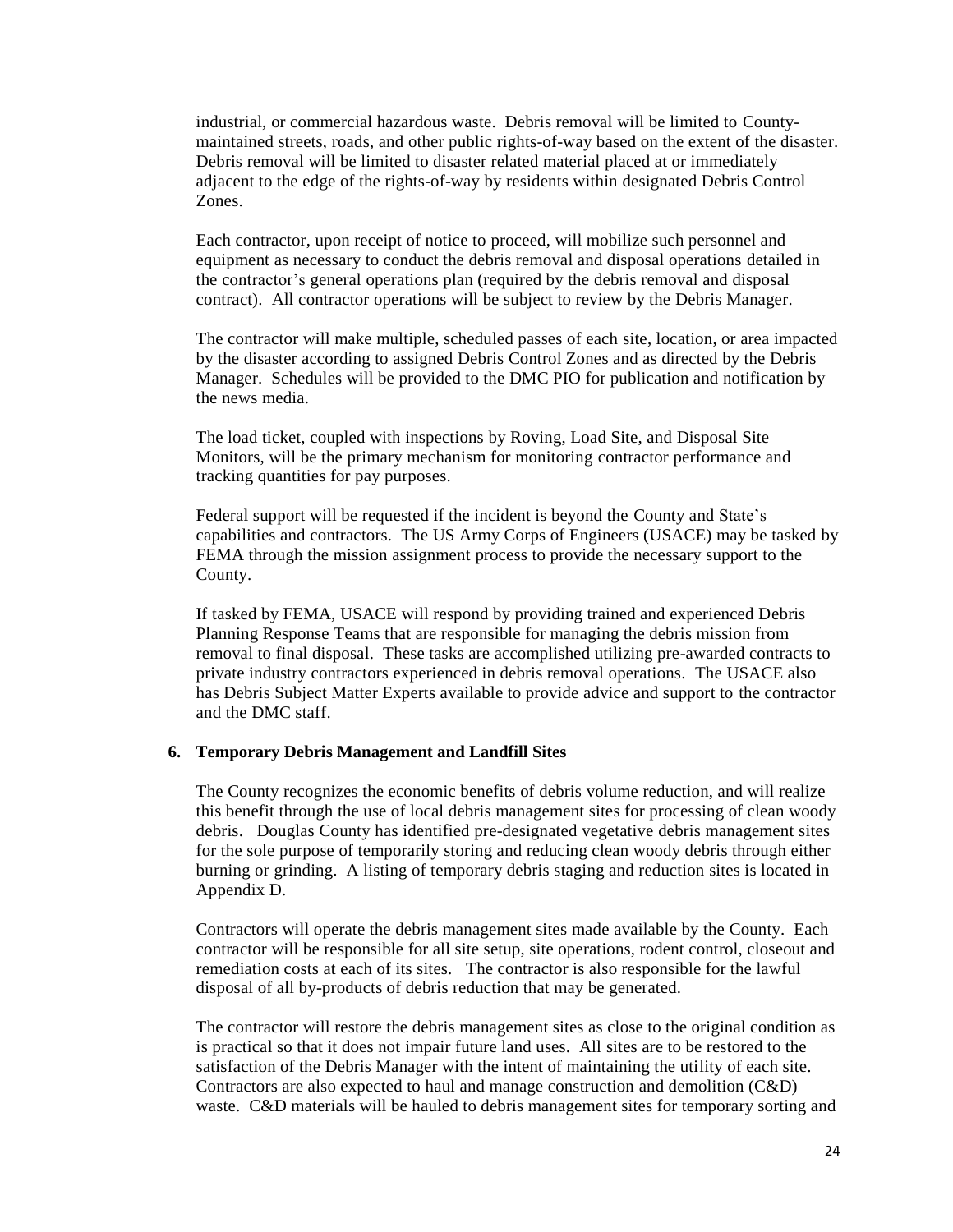storage and reduction until final disposal arrangements are made.

It is important to note that all material deposited at debris management sites will eventually be taken to a properly permitted landfill or recycling site for final disposal. Under certain circumstances, the Debris Manager may direct contractors to bypass C&D debris management sites and approve the hauling of mixed C&D debris directly to a properly permitted landfill for disposal.

While residents will be encouraged to segregate HHW at curbside, small amounts of HHW may be mixed in with material deposited at the debris management sites. Therefore, the contractor must be prepared to place any HHW in a separate enclosed and lined area for temporary storage, and must report any accumulation of HHW at the debris management sites to the DCOT staff. The DCOT staff will notify the Debris Coordinators, who will coordinate for removal and disposal.

## **7. Load Ticket Disposition**

The Load Ticket will be a 5-part pre-printed form or equivalent (see Appendix E).

At initiation of each load, the Load Site Monitor will fill out all items in Section 1 of the Load Ticket and will retain Part 1 (White Copy). The remaining copies will be given to the driver and carried with the load to the disposal site.

Upon arrival at the disposal site, the driver will give all four copies to the Disposal Site Monitor. The Disposal Site Monitor will complete Section 2 of the Load Ticket and retain Part 2 (Green). Parts 3, 4, and 5 will be given either to the contractor's on-site representative or to the truck driver for subsequent distribution.

All trucks will be measured by the contractor and Roving or Load Site Monitors before the operation begins and periodically rechecked throughout the operation.

The contractor will be paid based on the number of cubic yards of eligible debris hauled per truckload. Payment for hauling debris will only be approved upon presentation of Part 4 (Canary and Blue) of the Load Ticket with the contractor's invoice.

Load tickets will also be completed and retained for County force account vehicles as a primary mechanism for tracking debris quantities deposited at debris management sites.

#### **8. Temporary Debris Management Site Setup and Closeout Procedures**

The contractor will be responsible for preparing and closing out a temporary debris management site in accordance with the specifications in the debris removal and disposal contract and guidance provided by the selected contractor.

#### **9. Private Property Debris Disposal**

Dangerous structures are the responsibility of the owner to demolish in order to protect the health and safety of adjacent residents. However, experience has shown that unsafe structures will often remain in place due to lack of insurance or absentee landlords. Care must be exercised to ensure that the County properly identifies structures listed for demolition.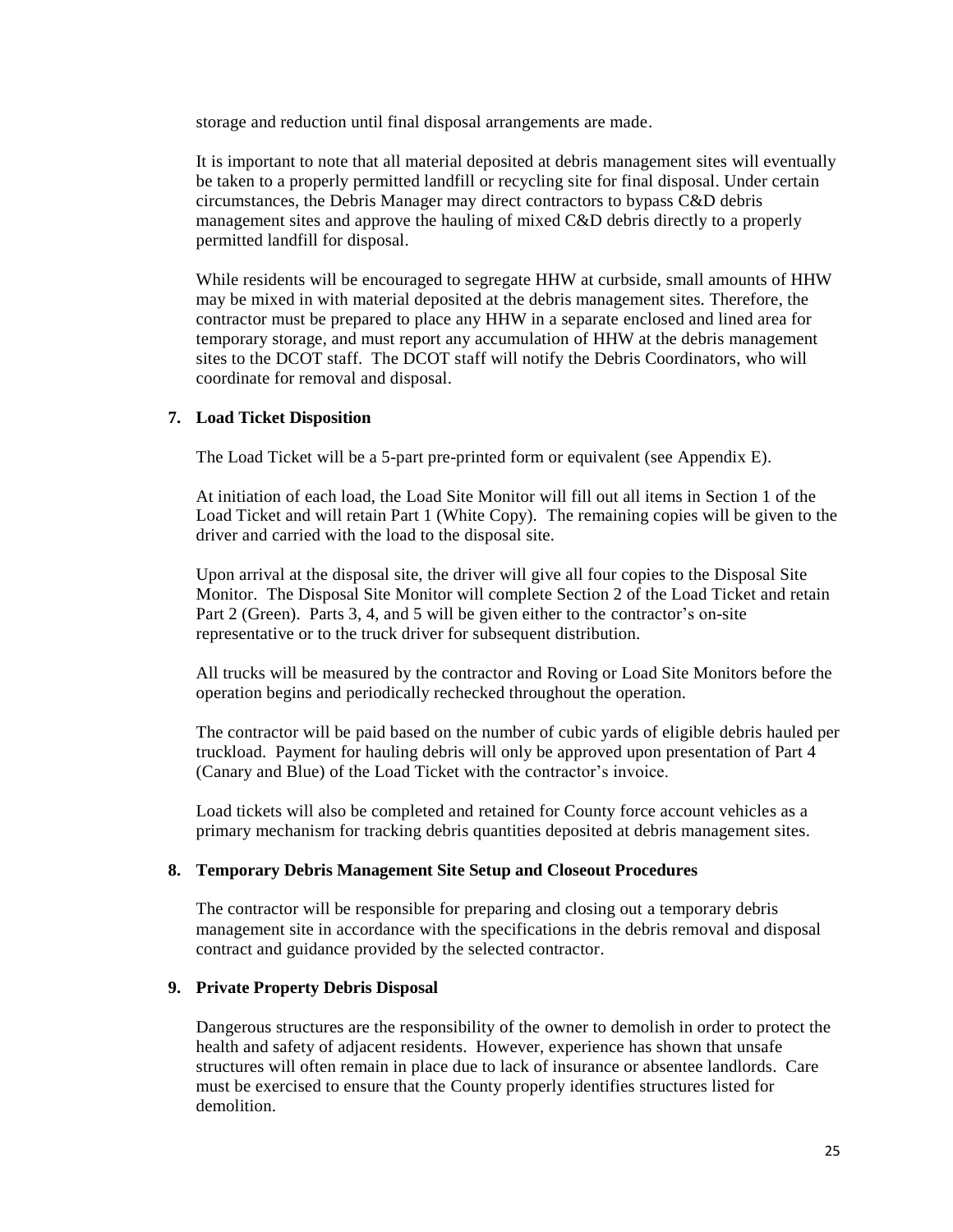The Debris Manager will coordinate with local jurisdictions, State and FEMA Public Assistance Officers regarding:

- ➢ Demolition of private structures.
- ➢ Removing debris from private property.
- $\triangleright$  Local law and/or code enforcement requirements.
- ➢ Historic and archaeological sites restrictions.
- $\triangleright$  Qualified environmental contractors to remove hazardous materials such as asbestos and lead-based paint.
- ➢ Execution of right-of-entry/hold harmless agreements with landowners; a sample right-of-entry/hold harmless agreement can be found in Appendix E.

## **10. Recycling Storm Debris**

The intent is to recycle as much of the storm generated debris as feasible:

- ➢ **Vegetative Debris** volume reduced, processed yard trash/vegetative storm debris will be transported to agricultural fields for use as a soil amendment in accordance with policies for use of such materials and/or to cogeneration power plants for use as boiler fuel.
- ➢ **Non-Vegetative, Non Hazardous Debris** These materials commonly referred to as C/D (construction demolition debris) will attempt to be recycled or reduced if financially feasible and if volumes do not exceed the handling capacity of the County Debris Management System or Temporary Debris Staging and Reduction (TDSR) sites.

# **11. Permitting**

All environmental and land-use variance permits necessary to establish temporary debris management sites shall be obtained by the Debris Manager or his/her designee. Debris operations will comply with all Federal, State, and local regulations. Several agencies may be involved in issuing permits.

The following is a list of potential permits that may be required in debris operations:

- ➢ Waste processing and recycling operations permit.
- ➢ Temporary land-use variances or permits.
- ➢ Traffic or entrance permits.
- ➢ Air quality permits (Colorado Department of Health and Environment).
- $\triangleright$  Water quality permits.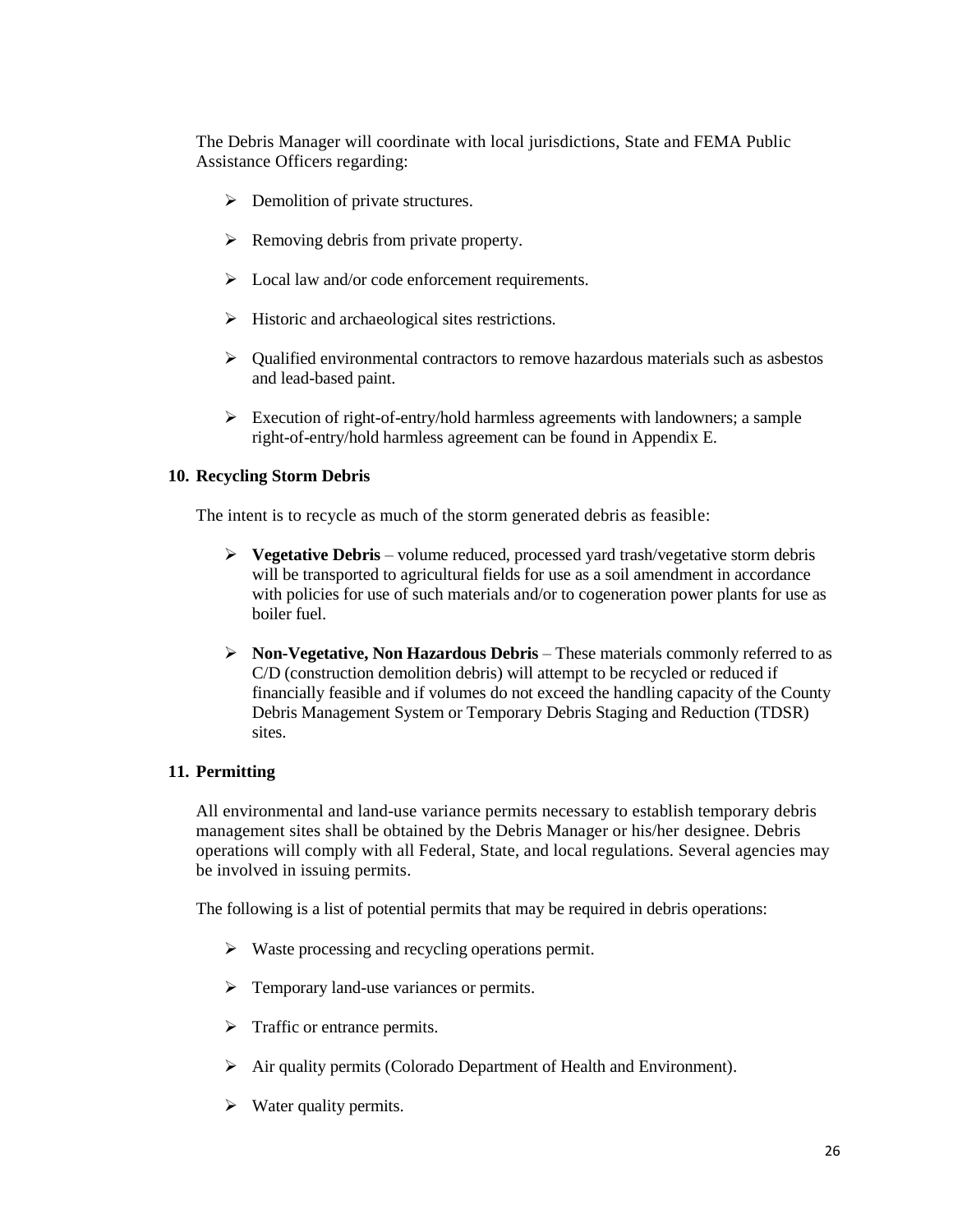- ➢ Household Hazardous Waste permits.
- $\triangleright$  Fire department permits.
- $\triangleright$  Freon removal from white goods.
- ➢ Drainage, erosion and sediment control.

#### **12. Environmental Requirements**

Following a disaster event, compliance with environmental protection laws and regulations is required. Federal, State, and local agencies such as the U.S. Environmental Protection Agency, the Colorado Department of Public Health and Environment, the U.S. Army Corps of Engineers, and the Tri-County Health Department, among other agencies, should be consulted for applicable regulatory requirements. The Department of Public Works Engineering reviews all stormwater and drainage projects.

All debris-related activities shall be coordinated with Federal, State, and local agencies to ensure compliance with environmental and historic preservation laws/regulations/policies and determining environmental monitoring and reporting requirements for TDSR's. Refer to Appendix F for Debris Clearing, Removal, and Disposal Guidelines.

#### **13. Health and Safety**

The contractor will be required to provide Douglas County with a comprehensive Health and Safety Plan.

The Health and Safety Plan enables the agency and their contractors to avoid accidents during debris recovery operations and to protect workers from exposure to hazardous materials. The health and safety strategy establishes minimum safety standards for the agency and contractor personnel to follow.

The agency and contractor will disseminate safety information and how the agency will monitor compliance with the minimum safety standards to all contracted workers. The plan also includes specific corrective actions to be taken if workers do not comply with the minimum safety standards.

Debris operations involve the use of heavy equipment to move and process various types of debris. Many of these actions can pose safety hazards to emergency response personnel, recovery personnel, and the public. In addition to those safety hazards, exposure to certain types of debris, such as building materials that contain asbestos and mixed debris that contains hazardous materials, can pose potential health risks to all workers.

The Health and Safety Plan provides contracted workers with information on how to identify hazardous conditions and specific guidelines on the appropriate and proper use of personal protective equipment.

#### **14. Utility Company Property**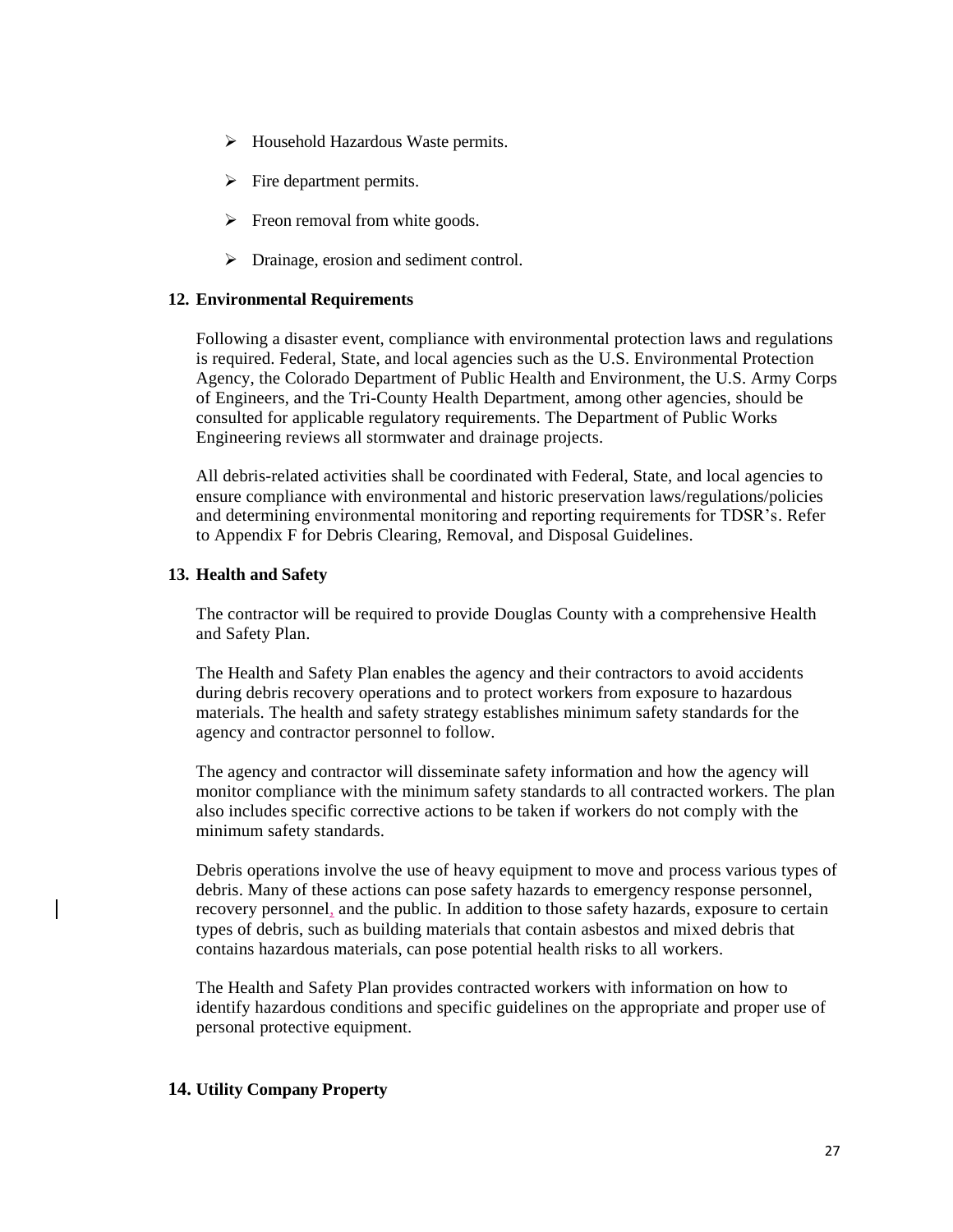In coordination with the Debris Manager and contractors, utilities will remove and dispose of all utility-related debris such as power transformers, utility poles, cable, and other utility company material.

## **V. Weapons of Mass Destruction/Terrorism Event**

The handling and disposal of debris generated from a Weapons of Mass Destruction (WMD) or terrorism event will exceed the capabilities of the County and will require immediate Federal assistance.

Normally, a WMD or terrorism event will, by its very nature, require all available assets and involve many more Federal and adjacent State and County departments and agencies. The nature of the waste stream as well as whether or not the debris is contaminated will dictate the necessary cleanup and disposal actions. Debris handling considerations that are unique to this type of event include:

- $\triangleright$  Much of the affected area will likely be a crime scene. Therefore, debris may be directed to a controlled debris management site by State and/or Federal law enforcement officials for further analysis.
- $\triangleright$  The debris may be contaminated by chemical, biological, or radiological contaminants. If the debris is contaminated, it will have to be stabilized, neutralized, containerized, etc., prior to disposal. In such an occurrence, the operations may be under the supervision and direction of a Federal agency and one or more specialty contractors retained by that agency. The presence of contamination will influence the need for pretreatment (decontamination), packaging, and transportation.
- $\triangleright$  The type of contaminant will dictate the required capabilities of the personnel working with the debris. Certain contaminants may preclude deployment of resources that are not properly trained or equipped.
- $\triangleright$  The Debris Manager will continue to be the single point of contact for all debris removal and disposal issues within the County. Coordination will be exercised through the USACE ESF #3 Branch located at the designated FEMA Disaster Field Office.

# **VI.Administration, Finance and Logistics**

The Emergency and Disaster Finance Policy was approved September 2011 and revised in August 2015 to ensure the proper and efficient process of specific governmental functions relating to emergency procurement. This policy addresses the delegation of procurement, contracts, purchasing cards limits, employee's overtime or other wage compensation and allocation of funds requirements during emergency/disaster incidents. The full Emergency and Disaster Finance Policy can be found in Appendix G.

All County departments and agencies will maintain records of personnel, equipment, load tickets, and material resources used to comply with this plan. Such documentation will then be used to support reimbursement from any Federal assistance that may be requested or required.

Per County job descriptions, all County personnel supporting debris operations "…*will be expected to make every effort to be available to assist the County Manager, Elected/Appointed Officials and Department Directors to ensure the continued operation of any and all necessary County functions.*